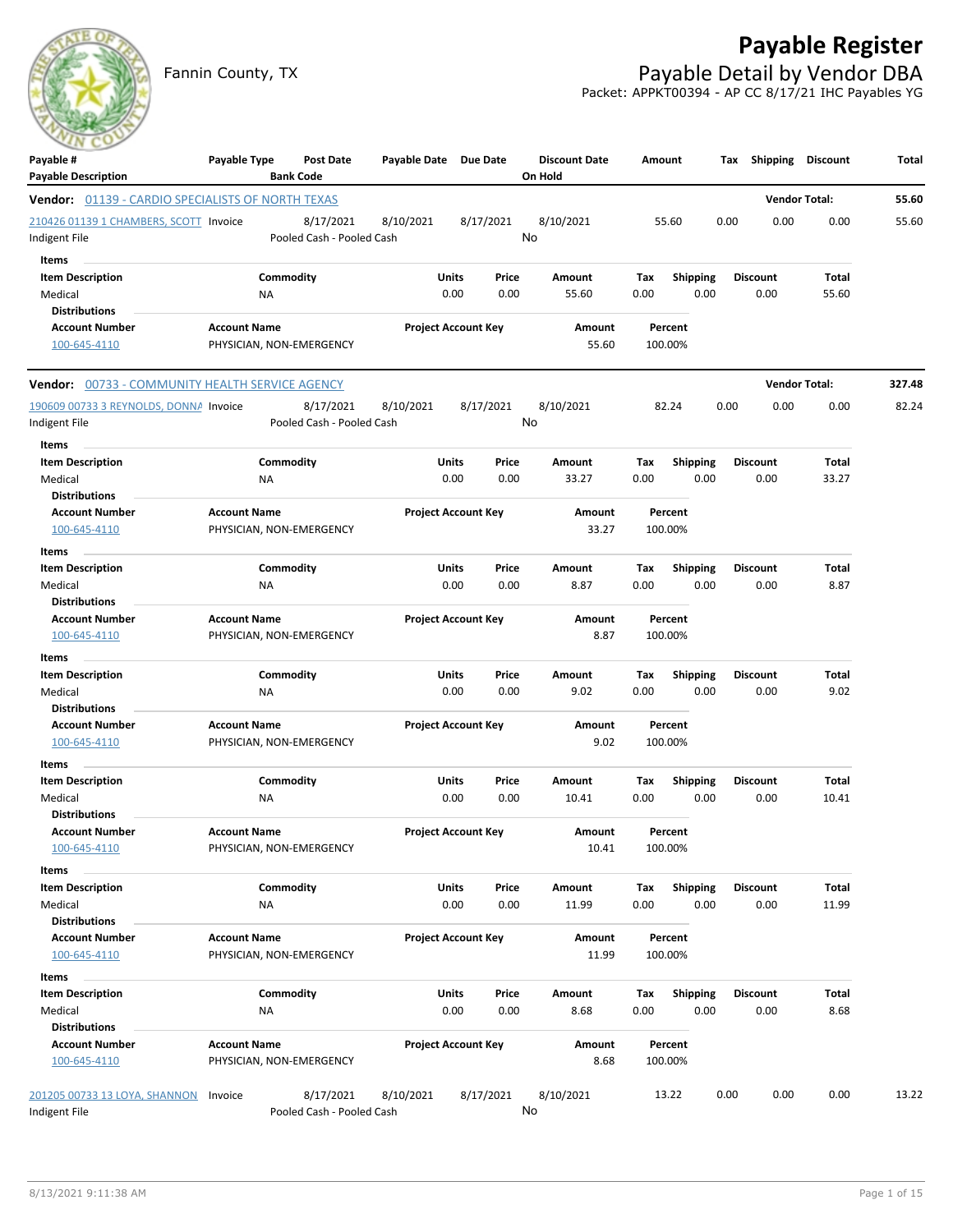| <b>Payable Register</b>                |                     |                           |                       |                            |       |                      |        |                 |      |                       |                | Packet: APPKT00394 - AP CC 8/17/21 IHC Payables YG |
|----------------------------------------|---------------------|---------------------------|-----------------------|----------------------------|-------|----------------------|--------|-----------------|------|-----------------------|----------------|----------------------------------------------------|
| Payable #                              | Payable Type        | Post Date                 | Payable Date Due Date |                            |       | <b>Discount Date</b> | Amount |                 |      | Tax Shipping Discount |                | Total                                              |
| <b>Payable Description</b>             |                     | <b>Bank Code</b>          |                       |                            |       | On Hold              |        |                 |      |                       |                |                                                    |
| Items                                  |                     |                           |                       |                            |       |                      |        |                 |      |                       |                |                                                    |
| <b>Item Description</b>                |                     | Commodity                 |                       | Units                      | Price | Amount               | Tax    | <b>Shipping</b> |      | <b>Discount</b>       | Total          |                                                    |
| Medical                                | NA                  |                           |                       | 0.00                       | 0.00  | 13.22                | 0.00   | 0.00            |      | 0.00                  | 13.22          |                                                    |
| <b>Distributions</b>                   |                     |                           |                       |                            |       |                      |        |                 |      |                       |                |                                                    |
| <b>Account Number</b>                  | <b>Account Name</b> |                           |                       | <b>Project Account Key</b> |       | Amount               |        | Percent         |      |                       |                |                                                    |
| 100-645-4110                           |                     | PHYSICIAN, NON-EMERGENCY  |                       |                            |       | 13.22                |        | 100.00%         |      |                       |                |                                                    |
| 201205 00733 14 LOYA, SHANNON Invoice  |                     | 8/17/2021                 | 8/10/2021             | 8/17/2021                  |       | 8/10/2021            |        | 6.78            | 0.00 | 0.00                  | 0.00           | 6.78                                               |
| Indigent File                          |                     | Pooled Cash - Pooled Cash |                       |                            |       | No                   |        |                 |      |                       |                |                                                    |
| Items                                  |                     |                           |                       |                            |       |                      |        |                 |      |                       |                |                                                    |
| <b>Item Description</b>                |                     | Commodity                 |                       | Units                      | Price | Amount               | Tax    | <b>Shipping</b> |      | <b>Discount</b>       | Total          |                                                    |
| Medical                                | ΝA                  |                           |                       | 0.00                       | 0.00  | 6.78                 | 0.00   | 0.00            |      | 0.00                  | 6.78           |                                                    |
| <b>Distributions</b>                   |                     |                           |                       |                            |       |                      |        |                 |      |                       |                |                                                    |
| <b>Account Number</b>                  | <b>Account Name</b> |                           |                       | <b>Project Account Key</b> |       | Amount               |        | Percent         |      |                       |                |                                                    |
| 100-645-4110                           |                     | PHYSICIAN, NON-EMERGENCY  |                       |                            |       | 6.78                 |        | 100.00%         |      |                       |                |                                                    |
| 201205 00733 15 LOYA, SHANNON          | Invoice             | 8/17/2021                 | 8/10/2021             | 8/17/2021                  |       | 8/10/2021            |        | 42.97           | 0.00 | 0.00                  | 0.00           | 42.97                                              |
| Indigent File                          |                     | Pooled Cash - Pooled Cash |                       |                            |       | No                   |        |                 |      |                       |                |                                                    |
| Items                                  |                     |                           |                       |                            |       |                      |        |                 |      |                       |                |                                                    |
| <b>Item Description</b>                |                     | Commodity                 |                       | Units                      | Price | Amount               | Tax    | <b>Shipping</b> |      | <b>Discount</b>       | Total          |                                                    |
| Medical                                | <b>NA</b>           |                           |                       | 0.00                       | 0.00  | 33.27                | 0.00   | 0.00            |      | 0.00                  | 33.27          |                                                    |
| <b>Distributions</b>                   |                     |                           |                       |                            |       |                      |        |                 |      |                       |                |                                                    |
| <b>Account Number</b>                  | <b>Account Name</b> |                           |                       | <b>Project Account Key</b> |       | Amount               |        | Percent         |      |                       |                |                                                    |
| 100-645-4110                           |                     | PHYSICIAN, NON-EMERGENCY  |                       |                            |       | 33.27                |        | 100.00%         |      |                       |                |                                                    |
| Items                                  |                     |                           |                       |                            |       |                      |        |                 |      |                       |                |                                                    |
| <b>Item Description</b>                |                     | Commodity                 |                       | Units                      | Price | Amount               | Тах    | <b>Shipping</b> |      | <b>Discount</b>       | Total          |                                                    |
| Medical                                | NA                  |                           |                       | 0.00                       | 0.00  | 2.92                 | 0.00   | 0.00            |      | 0.00                  | 2.92           |                                                    |
| <b>Distributions</b>                   |                     |                           |                       |                            |       |                      |        |                 |      |                       |                |                                                    |
| <b>Account Number</b>                  | <b>Account Name</b> |                           |                       | <b>Project Account Key</b> |       | Amount               |        | Percent         |      |                       |                |                                                    |
| 100-645-4110                           |                     | PHYSICIAN, NON-EMERGENCY  |                       |                            |       | 2.92                 |        | 100.00%         |      |                       |                |                                                    |
| Items                                  |                     |                           |                       |                            |       |                      |        |                 |      |                       |                |                                                    |
| <b>Item Description</b>                |                     | Commodity                 |                       | Units                      | Price | Amount               | Tax    | <b>Shipping</b> |      | <b>Discount</b>       | Total          |                                                    |
| Medical                                | NA                  |                           |                       | 0.00                       | 0.00  | 6.78                 | 0.00   | 0.00            |      | 0.00                  | 6.78           |                                                    |
| <b>Distributions</b>                   |                     |                           |                       |                            |       |                      |        |                 |      |                       |                |                                                    |
| <b>Account Number</b>                  | <b>Account Name</b> |                           |                       | <b>Project Account Key</b> |       | Amount               |        | Percent         |      |                       |                |                                                    |
| 100-645-4110                           |                     | PHYSICIAN, NON-EMERGENCY  |                       |                            |       | 6.78                 |        | 100.00%         |      |                       |                |                                                    |
| 210634 00733 4 CHEAKAS, TERRI          | Invoice             | 8/17/2021                 | 8/10/2021             | 8/17/2021                  |       | 8/10/2021            |        | 33.27           | 0.00 | 0.00                  | 0.00           | 33.27                                              |
| Indigent File                          |                     | Pooled Cash - Pooled Cash |                       |                            |       | No                   |        |                 |      |                       |                |                                                    |
| Items                                  |                     |                           |                       |                            |       |                      |        |                 |      |                       |                |                                                    |
| <b>Item Description</b>                |                     | Commodity                 |                       | Units                      | Price | Amount               | Tax    | <b>Shipping</b> |      | <b>Discount</b>       | Total          |                                                    |
| Medical                                | NA                  |                           |                       | 0.00                       | 0.00  | 33.27                | 0.00   | 0.00            |      | 0.00                  | 33.27          |                                                    |
| <b>Distributions</b>                   |                     |                           |                       |                            |       |                      |        |                 |      |                       |                |                                                    |
| <b>Account Number</b>                  | <b>Account Name</b> |                           |                       | <b>Project Account Key</b> |       | Amount               |        | Percent         |      |                       |                |                                                    |
| 100-645-4110                           |                     | PHYSICIAN, NON-EMERGENCY  |                       |                            |       | 33.27                |        | 100.00%         |      |                       |                |                                                    |
| 210637 00733 3 CAMPBELL, BOBBY Invoice |                     | 8/17/2021                 | 8/10/2021             | 8/17/2021                  |       | 8/10/2021            |        | 46.73           | 0.00 | 0.00                  | 0.00           | 46.73                                              |
| Indigent File                          |                     | Pooled Cash - Pooled Cash |                       |                            |       | No                   |        |                 |      |                       |                |                                                    |
|                                        |                     |                           |                       |                            |       |                      |        |                 |      |                       |                |                                                    |
| Items                                  |                     | Commodity                 |                       | Units                      |       |                      |        |                 |      | <b>Discount</b>       |                |                                                    |
| <b>Item Description</b>                |                     |                           |                       |                            | Price | Amount               | Tax    | <b>Shipping</b> |      |                       | Total<br>46.73 |                                                    |
| Medical<br><b>Distributions</b>        | NA                  |                           |                       | 0.00                       | 0.00  | 46.73                | 0.00   | 0.00            |      | 0.00                  |                |                                                    |
| <b>Account Number</b>                  | <b>Account Name</b> |                           |                       | <b>Project Account Key</b> |       | Amount               |        | Percent         |      |                       |                |                                                    |
| 100-645-4110                           |                     | PHYSICIAN, NON-EMERGENCY  |                       |                            |       | 46.73                |        | 100.00%         |      |                       |                |                                                    |
|                                        |                     |                           |                       |                            |       |                      |        |                 |      |                       |                |                                                    |
| 210739 00733 1 KIZER, DAVID WA         | Invoice             | 8/17/2021                 | 8/10/2021             | 8/17/2021                  |       | 8/10/2021            |        | 102.27          | 0.00 | 0.00                  | 0.00           | 102.27                                             |
| Indigent File                          |                     | Pooled Cash - Pooled Cash |                       |                            |       | No                   |        |                 |      |                       |                |                                                    |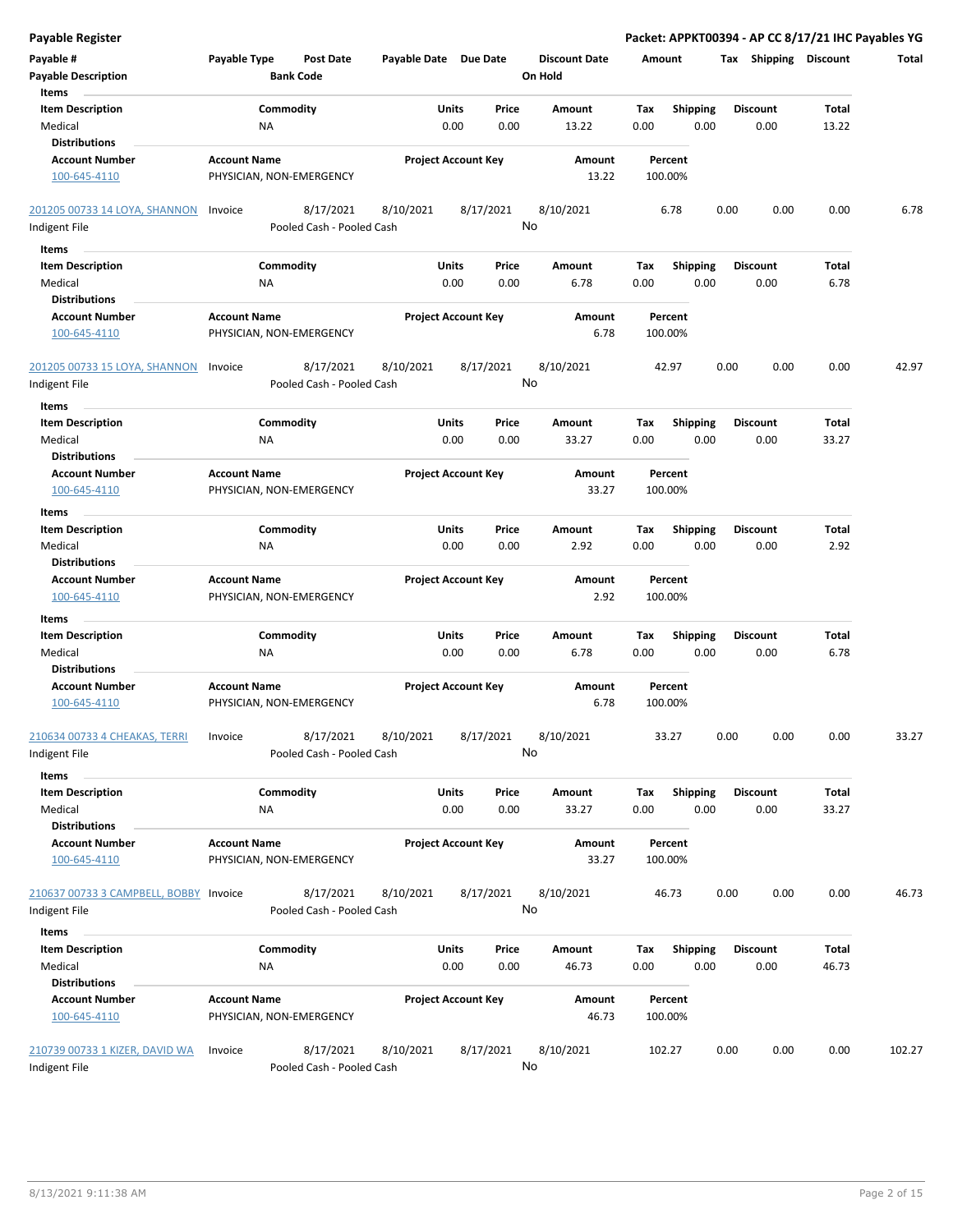**Payable Register Packet: APPKT00394 - AP CC 8/17/21 IHC Payables YG**

| Payable #<br><b>Payable Description</b>                             | Payable Type                                    | <b>Post Date</b><br><b>Bank Code</b>   | Payable Date Due Date |                            | <b>Discount Date</b><br>On Hold | Amount      |                         | <b>Shipping</b><br>Тах  | <b>Discount</b>      | Total  |
|---------------------------------------------------------------------|-------------------------------------------------|----------------------------------------|-----------------------|----------------------------|---------------------------------|-------------|-------------------------|-------------------------|----------------------|--------|
| Items<br><b>Item Description</b><br>Medical<br><b>Distributions</b> | NA                                              | Commodity                              | Units                 | Price<br>0.00<br>0.00      | Amount<br>46.73                 | Tax<br>0.00 | <b>Shipping</b><br>0.00 | <b>Discount</b><br>0.00 | Total<br>46.73       |        |
| <b>Account Number</b><br>100-645-4110                               | <b>Account Name</b><br>PHYSICIAN, NON-EMERGENCY |                                        |                       | <b>Project Account Key</b> | Amount<br>46.73                 |             | Percent<br>100.00%      |                         |                      |        |
| Items                                                               |                                                 |                                        |                       |                            |                                 |             |                         |                         |                      |        |
| <b>Item Description</b><br>Medical                                  | ΝA                                              | Commodity                              | Units                 | Price<br>0.00<br>0.00      | Amount<br>8.16                  | Tax<br>0.00 | <b>Shipping</b><br>0.00 | <b>Discount</b><br>0.00 | Total<br>8.16        |        |
| Distributions<br><b>Account Number</b><br>100-645-4110              | <b>Account Name</b><br>PHYSICIAN, NON-EMERGENCY |                                        |                       | <b>Project Account Key</b> | Amount<br>8.16                  |             | Percent<br>100.00%      |                         |                      |        |
| Items                                                               |                                                 |                                        |                       |                            |                                 |             |                         |                         |                      |        |
| <b>Item Description</b><br>Medical                                  | ΝA                                              | Commodity                              | Units                 | Price<br>0.00<br>0.00      | Amount<br>14.11                 | Tax<br>0.00 | <b>Shipping</b><br>0.00 | <b>Discount</b><br>0.00 | Total<br>14.11       |        |
| <b>Distributions</b><br><b>Account Number</b><br>100-645-4110       | <b>Account Name</b><br>PHYSICIAN, NON-EMERGENCY |                                        |                       | <b>Project Account Key</b> | Amount<br>14.11                 |             | Percent<br>100.00%      |                         |                      |        |
| Items<br><b>Item Description</b>                                    |                                                 | Commodity                              | Units                 | Price                      | Amount                          | Tax         | <b>Shipping</b>         | <b>Discount</b>         | Total                |        |
| Medical<br><b>Distributions</b>                                     | ΝA                                              |                                        |                       | 0.00<br>0.00               | 14.40                           | 0.00        | 0.00                    | 0.00                    | 14.40                |        |
| <b>Account Number</b><br>100-645-4110                               | <b>Account Name</b><br>PHYSICIAN, NON-EMERGENCY |                                        |                       | <b>Project Account Key</b> | Amount<br>14.40                 |             | Percent<br>100.00%      |                         |                      |        |
| Items                                                               |                                                 |                                        |                       |                            |                                 |             |                         |                         |                      |        |
| <b>Item Description</b><br>Medical<br><b>Distributions</b>          | NA                                              | Commodity                              | Units                 | Price<br>0.00<br>0.00      | Amount<br>10.00                 | Tax<br>0.00 | <b>Shipping</b><br>0.00 | <b>Discount</b><br>0.00 | Total<br>10.00       |        |
| <b>Account Number</b><br>100-645-4110                               | <b>Account Name</b><br>PHYSICIAN, NON-EMERGENCY |                                        |                       | <b>Project Account Key</b> | Amount<br>10.00                 |             | Percent<br>100.00%      |                         |                      |        |
| Items<br><b>Item Description</b><br>Medical<br><b>Distributions</b> | <b>NA</b>                                       | Commodity                              | Units                 | Price<br>0.00<br>0.00      | Amount<br>8.87                  | Tax<br>0.00 | <b>Shipping</b><br>0.00 | <b>Discount</b><br>0.00 | Total<br>8.87        |        |
| <b>Account Number</b><br>100-645-4110                               | <b>Account Name</b><br>PHYSICIAN, NON-EMERGENCY |                                        |                       | <b>Project Account Key</b> | Amount<br>8.87                  |             | Percent<br>100.00%      |                         |                      |        |
| <b>Vendor:</b> <u>01205 - CONCORD NORTH TEXAS</u>                   |                                                 |                                        |                       |                            |                                 |             |                         |                         | <b>Vendor Total:</b> | 347.06 |
| SO15687 01205 2 BAUGH, JAMES W Invoice<br>Indigent File             |                                                 | 8/17/2021<br>Pooled Cash - Pooled Cash | 8/10/2021             | 8/17/2021                  | 8/10/2021<br>No                 |             | 98.98                   | 0.00<br>0.00            | 0.00                 | 98.98  |
| Items<br><b>Item Description</b>                                    |                                                 | Commodity                              | Units                 | Price                      | Amount                          | Tax         | <b>Shipping</b>         | <b>Discount</b>         | Total                |        |
| Medical<br><b>Distributions</b>                                     | ΝA                                              |                                        |                       | 0.00<br>0.00               | 98.98                           | 0.00        | 0.00                    | 0.00                    | 98.98                |        |
| <b>Account Number</b><br>100-565-4050                               | <b>Account Name</b><br>PRISONER MEDICAL         |                                        |                       | <b>Project Account Key</b> | Amount<br>98.98                 |             | Percent<br>100.00%      |                         |                      |        |
| SO40435 01205 1 MOYA, JACOB RI<br>Indigent File                     | Invoice                                         | 8/17/2021<br>Pooled Cash - Pooled Cash | 8/10/2021             | 8/17/2021                  | 8/10/2021<br>No                 |             | 105.40                  | 0.00<br>0.00            | 0.00                 | 105.40 |
| Items                                                               |                                                 |                                        |                       |                            |                                 |             |                         |                         |                      |        |
| <b>Item Description</b><br>Medical                                  | NA                                              | Commodity                              | Units                 | Price<br>0.00<br>0.00      | Amount<br>98.98                 | Tax<br>0.00 | Shipping<br>0.00        | <b>Discount</b><br>0.00 | Total<br>98.98       |        |
| <b>Distributions</b><br><b>Account Number</b><br>100-565-4050       | <b>Account Name</b><br>PRISONER MEDICAL         |                                        |                       | <b>Project Account Key</b> | Amount<br>98.98                 |             | Percent<br>100.00%      |                         |                      |        |

 $\overline{\phantom{a}}$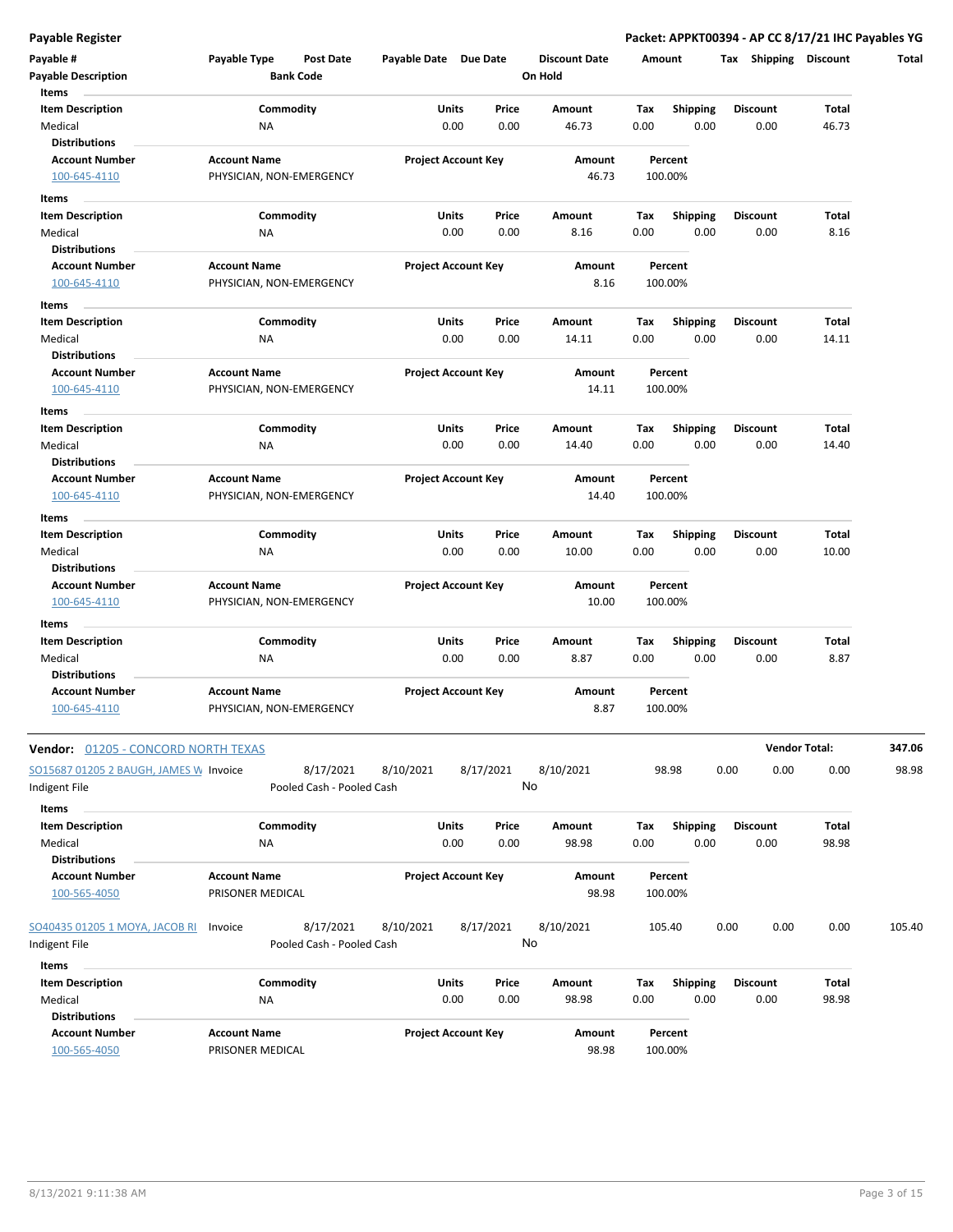| <b>Payable Register</b>                                    |                                                      |                            |                 |                                 | Packet: APPKT00394 - AP CC 8/17/21 IHC Payables YG |                         |                 |        |
|------------------------------------------------------------|------------------------------------------------------|----------------------------|-----------------|---------------------------------|----------------------------------------------------|-------------------------|-----------------|--------|
| Payable #<br><b>Payable Description</b>                    | Payable Type<br><b>Post Date</b><br><b>Bank Code</b> | Payable Date Due Date      |                 | <b>Discount Date</b><br>On Hold | Amount                                             | Tax Shipping Discount   |                 | Total  |
| Items                                                      |                                                      |                            |                 |                                 |                                                    |                         |                 |        |
| <b>Item Description</b><br>Medical                         | Commodity<br>ΝA                                      | Units<br>0.00              | Price<br>0.00   | <b>Amount</b><br>6.42           | Tax<br><b>Shipping</b><br>0.00<br>0.00             | <b>Discount</b><br>0.00 | Total<br>6.42   |        |
| <b>Distributions</b><br><b>Account Number</b>              | <b>Account Name</b>                                  |                            |                 |                                 |                                                    |                         |                 |        |
| 100-565-4050                                               | PRISONER MEDICAL                                     | <b>Project Account Key</b> |                 | Amount<br>6.42                  | Percent<br>100.00%                                 |                         |                 |        |
| <b>SO40893 01205 1 HOLIDAY, RICHA</b>                      | 8/17/2021<br>Invoice                                 | 8/10/2021                  | 8/17/2021       | 8/10/2021                       | 54.41                                              | 0.00<br>0.00            | 0.00            | 54.41  |
| Indigent File                                              | Pooled Cash - Pooled Cash                            |                            | No              |                                 |                                                    |                         |                 |        |
| Items                                                      |                                                      |                            |                 |                                 |                                                    |                         |                 |        |
| <b>Item Description</b>                                    | Commodity                                            | Units                      | Price           | Amount                          | Tax<br><b>Shipping</b>                             | Discount                | Total           |        |
| Medical                                                    | ΝA                                                   | 0.00                       | 0.00            | 54.41                           | 0.00<br>0.00                                       | 0.00                    | 54.41           |        |
| <b>Distributions</b>                                       |                                                      |                            |                 |                                 |                                                    |                         |                 |        |
| <b>Account Number</b><br>100-565-4050                      | <b>Account Name</b><br>PRISONER MEDICAL              | <b>Project Account Key</b> |                 | Amount<br>54.41                 | Percent<br>100.00%                                 |                         |                 |        |
| SO41328 01205 1 LUCAS, LESLIE                              | 8/17/2021<br>Invoice                                 | 8/10/2021                  | 8/17/2021<br>No | 8/10/2021                       | 88.27                                              | 0.00<br>0.00            | 0.00            | 88.27  |
| Indigent File                                              | Pooled Cash - Pooled Cash                            |                            |                 |                                 |                                                    |                         |                 |        |
| Items                                                      |                                                      |                            |                 |                                 |                                                    |                         |                 |        |
| <b>Item Description</b><br>Medical<br><b>Distributions</b> | Commodity<br>NA                                      | Units<br>0.00              | Price<br>0.00   | Amount<br>88.27                 | Tax<br><b>Shipping</b><br>0.00<br>0.00             | <b>Discount</b><br>0.00 | Total<br>88.27  |        |
| <b>Account Number</b><br>100-565-4050                      | <b>Account Name</b><br>PRISONER MEDICAL              | <b>Project Account Key</b> |                 | Amount<br>88.27                 | Percent<br>100.00%                                 |                         |                 |        |
| Vendor: 01223 - CONCORD RADIOLOGY                          |                                                      |                            |                 |                                 |                                                    | <b>Vendor Total:</b>    |                 | 35.55  |
| 210636 01223 1 GERMAN, CYNTHIA Invoice                     | 8/17/2021                                            | 8/10/2021                  | 8/17/2021       | 8/10/2021                       | 28.87                                              | 0.00<br>0.00            | 0.00            | 28.87  |
| Indigent File<br>Items                                     | Pooled Cash - Pooled Cash                            |                            | No              |                                 |                                                    |                         |                 |        |
| <b>Item Description</b>                                    | Commodity                                            | Units                      | Price           | Amount                          | <b>Shipping</b><br>Tax                             | Discount                | Total           |        |
| Medical<br><b>Distributions</b>                            | ΝA                                                   | 0.00                       | 0.00            | 28.87                           | 0.00<br>0.00                                       | 0.00                    | 28.87           |        |
| <b>Account Number</b><br>100-645-4110                      | <b>Account Name</b><br>PHYSICIAN, NON-EMERGENCY      | <b>Project Account Key</b> |                 | Amount<br>28.87                 | Percent<br>100.00%                                 |                         |                 |        |
| 210637 01223 1 CAMPBELL, BOBBY Invoice<br>Indigent File    | 8/17/2021<br>Pooled Cash - Pooled Cash               | 8/10/2021                  | 8/17/2021<br>No | 8/10/2021                       | 6.68                                               | 0.00<br>0.00            | 0.00            | 6.68   |
| Items                                                      |                                                      |                            |                 |                                 |                                                    |                         |                 |        |
| <b>Item Description</b><br>Medical<br><b>Distributions</b> | Commodity<br>NA                                      | Units<br>0.00              | Price<br>0.00   | Amount<br>6.68                  | <b>Shipping</b><br>Tax<br>0.00<br>0.00             | <b>Discount</b><br>0.00 | Total<br>6.68   |        |
| <b>Account Number</b><br>100-645-4110                      | <b>Account Name</b><br>PHYSICIAN, NON-EMERGENCY      | <b>Project Account Key</b> |                 | Amount<br>6.68                  | Percent<br>100.00%                                 |                         |                 |        |
| Vendor: 00965 - DATA RX MANAGEMENT                         |                                                      |                            |                 |                                 |                                                    | <b>Vendor Total:</b>    |                 | 985.50 |
| 130819 00965 32 PLESS, HELEN E                             | 8/17/2021<br>Invoice                                 | 8/10/2021                  | 8/17/2021       | 8/10/2021                       | 269.64                                             | 0.00<br>0.00            | 0.00            | 269.64 |
| Indigent File                                              | Pooled Cash - Pooled Cash                            |                            | No              |                                 |                                                    |                         |                 |        |
| Items                                                      |                                                      |                            |                 |                                 |                                                    |                         |                 |        |
| <b>Item Description</b>                                    | Commodity                                            | Units                      | Price           | Amount                          | Shipping<br>Tax                                    | <b>Discount</b>         | Total           |        |
| Medical                                                    | ΝA                                                   | 0.00                       | 0.00            | 104.63                          | 0.00<br>0.00                                       | 0.00                    | 104.63          |        |
| <b>Distributions</b>                                       |                                                      |                            |                 |                                 |                                                    |                         |                 |        |
| <b>Account Number</b>                                      | <b>Account Name</b>                                  | <b>Project Account Key</b> |                 | Amount                          | Percent                                            |                         |                 |        |
| 100-645-4120                                               | PRESCRIPTIONS, DRUGS                                 |                            |                 | 104.63                          | 100.00%                                            |                         |                 |        |
| Items                                                      |                                                      |                            |                 |                                 |                                                    |                         |                 |        |
| <b>Item Description</b><br>Medical                         | Commodity<br>NA                                      | Units<br>0.00              | Price<br>0.00   | Amount<br>125.93                | <b>Shipping</b><br>Tax<br>0.00<br>0.00             | <b>Discount</b><br>0.00 | Total<br>125.93 |        |
| <b>Distributions</b>                                       |                                                      |                            |                 |                                 |                                                    |                         |                 |        |
| <b>Account Number</b>                                      | <b>Account Name</b>                                  | <b>Project Account Key</b> |                 | Amount                          | Percent                                            |                         |                 |        |
| 100-645-4120                                               | PRESCRIPTIONS, DRUGS                                 |                            |                 | 125.93                          | 100.00%                                            |                         |                 |        |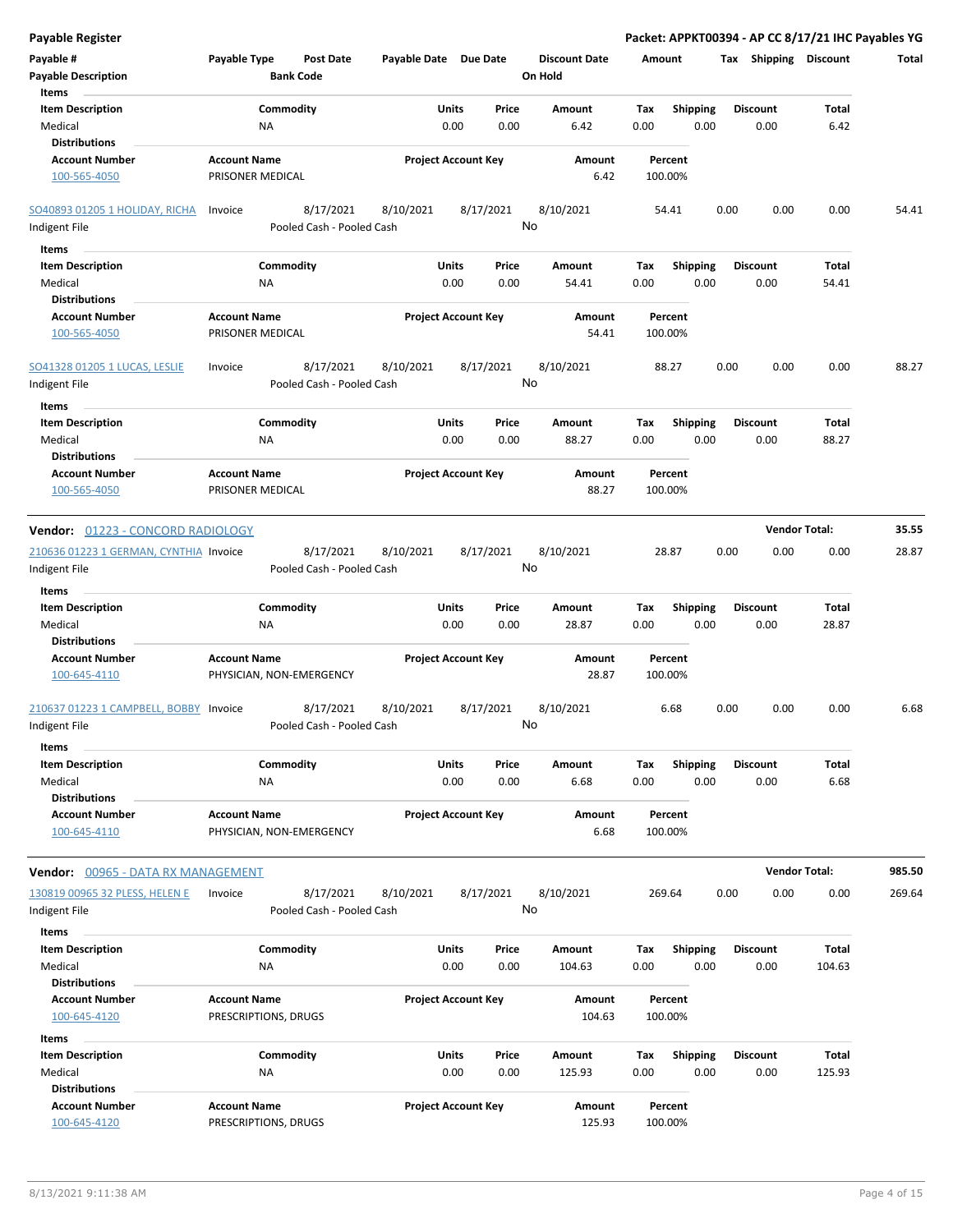| <b>Payable Register</b>                                |                                             |                                        |                            |               |               |                                 |             |                         |      |                         | Packet: APPKT00394 - AP CC 8/17/21 IHC Payables YG |           |
|--------------------------------------------------------|---------------------------------------------|----------------------------------------|----------------------------|---------------|---------------|---------------------------------|-------------|-------------------------|------|-------------------------|----------------------------------------------------|-----------|
| Payable #<br><b>Payable Description</b>                | Payable Type                                | <b>Post Date</b><br><b>Bank Code</b>   | Payable Date Due Date      |               |               | <b>Discount Date</b><br>On Hold | Amount      |                         |      | Tax Shipping Discount   |                                                    | Total     |
| Items<br><b>Item Description</b>                       |                                             |                                        |                            | Units         | Price         | Amount                          |             |                         |      | <b>Discount</b>         | <b>Total</b>                                       |           |
| Medical                                                | NA                                          | Commodity                              |                            | 0.00          | 0.00          | 39.08                           | Tax<br>0.00 | <b>Shipping</b><br>0.00 |      | 0.00                    | 39.08                                              |           |
| <b>Distributions</b>                                   |                                             |                                        |                            |               |               |                                 |             |                         |      |                         |                                                    |           |
| <b>Account Number</b>                                  | <b>Account Name</b>                         |                                        | <b>Project Account Key</b> |               |               | Amount                          |             | Percent                 |      |                         |                                                    |           |
| 100-645-4120                                           | PRESCRIPTIONS, DRUGS                        |                                        |                            |               |               | 39.08                           |             | 100.00%                 |      |                         |                                                    |           |
| 170305 00965 2 MCCOMBS, JOLIN                          | Credit Memo                                 | 8/17/2021                              | 8/10/2021                  |               | 8/17/2021     | 8/10/2021                       | $-104.26$   |                         | 0.00 | 0.00                    | 0.00                                               | $-104.26$ |
| Indigent File                                          |                                             | Pooled Cash - Pooled Cash              |                            |               |               | No                              |             |                         |      |                         |                                                    |           |
| Items                                                  |                                             |                                        |                            |               |               |                                 |             |                         |      |                         |                                                    |           |
| <b>Item Description</b>                                |                                             | Commodity                              |                            | Units         | Price         | Amount                          | Tax         | <b>Shipping</b>         |      | <b>Discount</b>         | Total                                              |           |
| Medical                                                | <b>NA</b>                                   |                                        |                            | 0.00          | 0.00          | $-104.26$                       | 0.00        | 0.00                    |      | 0.00                    | $-104.26$                                          |           |
| <b>Distributions</b>                                   |                                             |                                        |                            |               |               |                                 |             |                         |      |                         |                                                    |           |
| <b>Account Number</b><br>100-645-4120                  | <b>Account Name</b><br>PRESCRIPTIONS, DRUGS |                                        | <b>Project Account Key</b> |               |               | Amount<br>$-104.26$             |             | Percent<br>100.00%      |      |                         |                                                    |           |
| 170305 00965 28 MCCOMBS, JOLIN Invoice                 |                                             | 8/17/2021                              | 8/10/2021                  |               | 8/17/2021     | 8/10/2021                       |             | 121.26                  | 0.00 | 0.00                    | 0.00                                               | 121.26    |
| Indigent File                                          |                                             | Pooled Cash - Pooled Cash              |                            |               |               | No                              |             |                         |      |                         |                                                    |           |
| Items                                                  |                                             |                                        |                            |               |               |                                 |             |                         |      |                         |                                                    |           |
| <b>Item Description</b>                                |                                             | Commodity                              |                            | Units         | Price         | Amount                          | Tax         | <b>Shipping</b>         |      | <b>Discount</b>         | <b>Total</b>                                       |           |
| Medical                                                | <b>NA</b>                                   |                                        |                            | 0.00          | 0.00          | 121.26                          | 0.00        | 0.00                    |      | 0.00                    | 121.26                                             |           |
| <b>Distributions</b>                                   |                                             |                                        |                            |               |               |                                 |             |                         |      |                         |                                                    |           |
| <b>Account Number</b>                                  | <b>Account Name</b>                         |                                        | <b>Project Account Key</b> |               |               | Amount                          |             | Percent                 |      |                         |                                                    |           |
| 100-645-4120                                           | PRESCRIPTIONS, DRUGS                        |                                        |                            |               |               | 121.26                          |             | 100.00%                 |      |                         |                                                    |           |
| 190609 00965 3 REYNOLDS, DONNA Invoice                 |                                             | 8/17/2021                              | 8/10/2021                  |               | 8/17/2021     | 8/10/2021                       |             | 143.26                  | 0.00 | 0.00                    | 0.00                                               | 143.26    |
| Indigent File                                          |                                             | Pooled Cash - Pooled Cash              |                            |               |               | No                              |             |                         |      |                         |                                                    |           |
| Items                                                  |                                             |                                        |                            |               |               |                                 |             |                         |      |                         |                                                    |           |
| <b>Item Description</b>                                |                                             | Commodity                              |                            | Units         | Price         | Amount                          | Tax         | <b>Shipping</b>         |      | <b>Discount</b>         | Total                                              |           |
| Medical                                                | <b>NA</b>                                   |                                        |                            | 0.00          | 0.00          | 105.56                          | 0.00        | 0.00                    |      | 0.00                    | 105.56                                             |           |
| <b>Distributions</b>                                   |                                             |                                        |                            |               |               |                                 |             |                         |      |                         |                                                    |           |
| <b>Account Number</b><br>100-645-4120                  | <b>Account Name</b><br>PRESCRIPTIONS, DRUGS |                                        | <b>Project Account Key</b> |               |               | Amount<br>105.56                |             | Percent<br>100.00%      |      |                         |                                                    |           |
|                                                        |                                             |                                        |                            |               |               |                                 |             |                         |      |                         |                                                    |           |
| Items                                                  |                                             |                                        |                            |               |               |                                 |             |                         |      |                         |                                                    |           |
| <b>Item Description</b><br>Medical                     | <b>NA</b>                                   | Commodity                              |                            | Units<br>0.00 | Price<br>0.00 | Amount<br>37.70                 | Tax<br>0.00 | <b>Shipping</b><br>0.00 |      | <b>Discount</b><br>0.00 | Total<br>37.70                                     |           |
| <b>Distributions</b>                                   |                                             |                                        |                            |               |               |                                 |             |                         |      |                         |                                                    |           |
| <b>Account Number</b><br>100-645-4120                  | <b>Account Name</b><br>PRESCRIPTIONS, DRUGS |                                        | <b>Project Account Key</b> |               |               | Amount<br>37.70                 |             | Percent<br>100.00%      |      |                         |                                                    |           |
| 210222 00965 8 WOODWORTH, SAI Invoice<br>Indigent File |                                             | 8/17/2021<br>Pooled Cash - Pooled Cash | 8/10/2021                  |               | 8/17/2021     | 8/10/2021<br>No                 |             | 38.09                   | 0.00 | 0.00                    | 0.00                                               | 38.09     |
|                                                        |                                             |                                        |                            |               |               |                                 |             |                         |      |                         |                                                    |           |
| Items<br><b>Item Description</b>                       |                                             | Commodity                              |                            | Units         | Price         | Amount                          | Tax         | <b>Shipping</b>         |      | <b>Discount</b>         | Total                                              |           |
| Medical                                                | <b>NA</b>                                   |                                        |                            | 0.00          | 0.00          | 38.09                           | 0.00        | 0.00                    |      | 0.00                    | 38.09                                              |           |
| <b>Distributions</b>                                   |                                             |                                        |                            |               |               |                                 |             |                         |      |                         |                                                    |           |
| <b>Account Number</b>                                  | <b>Account Name</b>                         |                                        | <b>Project Account Key</b> |               |               | Amount                          |             | Percent                 |      |                         |                                                    |           |
| 100-645-4120                                           | PRESCRIPTIONS, DRUGS                        |                                        |                            |               |               | 38.09                           |             | 100.00%                 |      |                         |                                                    |           |
| 210324 00965 7 BRESHERS, KELLI                         | Invoice                                     | 8/17/2021                              | 8/10/2021                  |               | 8/17/2021     | 8/10/2021                       |             | 270.43                  | 0.00 | 0.00                    | 0.00                                               | 270.43    |
| Indigent File                                          |                                             | Pooled Cash - Pooled Cash              |                            |               | No            |                                 |             |                         |      |                         |                                                    |           |
|                                                        |                                             |                                        |                            |               |               |                                 |             |                         |      |                         |                                                    |           |
| <b>Items</b><br><b>Item Description</b>                |                                             | Commodity                              |                            | Units         | Price         |                                 |             |                         |      | <b>Discount</b>         | Total                                              |           |
| Medical                                                | NA                                          |                                        |                            | 0.00          | 0.00          | Amount<br>107.03                | Tax<br>0.00 | <b>Shipping</b><br>0.00 |      | 0.00                    | 107.03                                             |           |
| <b>Distributions</b>                                   |                                             |                                        |                            |               |               |                                 |             |                         |      |                         |                                                    |           |
| <b>Account Number</b>                                  | <b>Account Name</b>                         |                                        | <b>Project Account Key</b> |               |               | Amount                          |             | Percent                 |      |                         |                                                    |           |
| 100-645-4120                                           | PRESCRIPTIONS, DRUGS                        |                                        |                            |               |               | 107.03                          |             | 100.00%                 |      |                         |                                                    |           |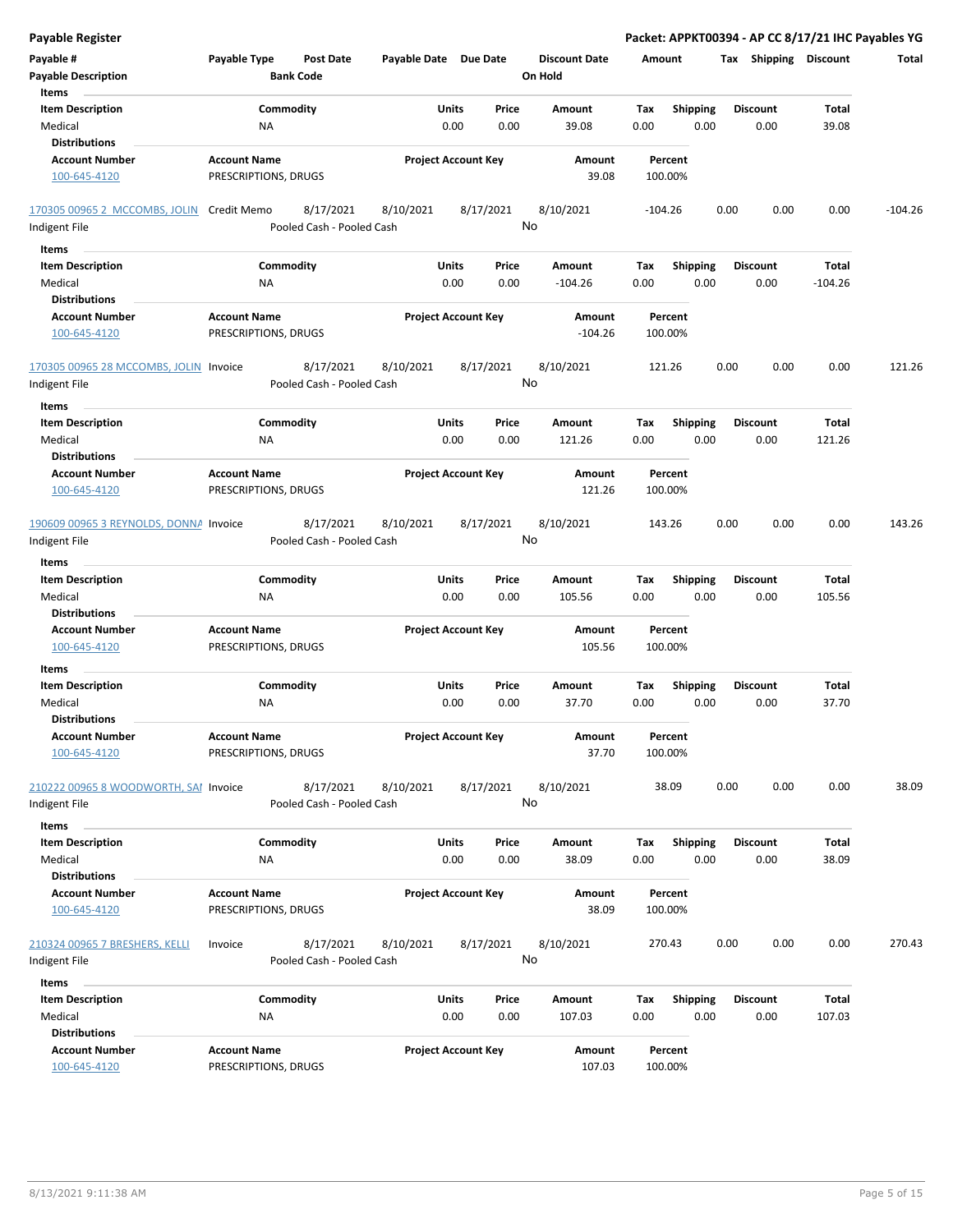| Payable #<br><b>Payable Description</b><br>Items              | Payable Type                                | <b>Post Date</b><br><b>Bank Code</b>   |           | Payable Date Due Date          | <b>Discount Date</b><br>On Hold | Amount             |                         | <b>Shipping</b><br>Tax  | <b>Discount</b>       | Total  |
|---------------------------------------------------------------|---------------------------------------------|----------------------------------------|-----------|--------------------------------|---------------------------------|--------------------|-------------------------|-------------------------|-----------------------|--------|
| <b>Item Description</b><br>Medical                            | <b>NA</b>                                   | Commodity                              |           | Units<br>Price<br>0.00<br>0.00 | Amount<br>58.06                 | Tax<br>0.00        | <b>Shipping</b><br>0.00 | <b>Discount</b><br>0.00 | Total<br>58.06        |        |
| <b>Distributions</b><br><b>Account Number</b><br>100-645-4120 | <b>Account Name</b><br>PRESCRIPTIONS, DRUGS |                                        |           | <b>Project Account Key</b>     | Amount<br>58.06                 | Percent<br>100.00% |                         |                         |                       |        |
| Items                                                         |                                             |                                        |           |                                |                                 |                    |                         |                         |                       |        |
| <b>Item Description</b>                                       |                                             | Commodity                              |           | Units<br>Price                 | Amount                          | Tax                | <b>Shipping</b>         | <b>Discount</b>         | <b>Total</b>          |        |
| Medical                                                       | <b>NA</b>                                   |                                        |           | 0.00<br>0.00                   | 105.34                          | 0.00               | 0.00                    | 0.00                    | 105.34                |        |
| <b>Distributions</b>                                          |                                             |                                        |           |                                |                                 |                    |                         |                         |                       |        |
| <b>Account Number</b>                                         | <b>Account Name</b>                         |                                        |           | <b>Project Account Key</b>     | Amount                          | Percent            |                         |                         |                       |        |
| 100-645-4120                                                  | PRESCRIPTIONS, DRUGS                        |                                        |           |                                | 105.34                          | 100.00%            |                         |                         |                       |        |
| 210425 00965 2 ZVARA JR, CHARL                                | Invoice                                     | 8/17/2021                              | 8/10/2021 | 8/17/2021                      | 8/10/2021                       | 27.06              |                         | 0.00<br>0.00            | 0.00                  | 27.06  |
| Indigent File                                                 |                                             | Pooled Cash - Pooled Cash              |           |                                | No                              |                    |                         |                         |                       |        |
| Items                                                         |                                             |                                        |           |                                |                                 |                    |                         |                         |                       |        |
| <b>Item Description</b><br>Medical                            | <b>NA</b>                                   | Commodity                              |           | Units<br>Price<br>0.00<br>0.00 | Amount<br>27.06                 | Tax<br>0.00        | <b>Shipping</b><br>0.00 | <b>Discount</b><br>0.00 | <b>Total</b><br>27.06 |        |
| <b>Distributions</b>                                          |                                             |                                        |           |                                |                                 |                    |                         |                         |                       |        |
| <b>Account Number</b><br>100-645-4120                         | <b>Account Name</b><br>PRESCRIPTIONS, DRUGS |                                        |           | <b>Project Account Key</b>     | Amount<br>27.06                 | Percent<br>100.00% |                         |                         |                       |        |
| 210428 00965 5 WOODALL, DAVID<br>Indigent File                | Invoice                                     | 8/17/2021<br>Pooled Cash - Pooled Cash | 8/10/2021 | 8/17/2021                      | 8/10/2021<br>No                 | 7.46               |                         | 0.00<br>0.00            | 0.00                  | 7.46   |
| Items                                                         |                                             |                                        |           |                                |                                 |                    |                         |                         |                       |        |
| <b>Item Description</b>                                       |                                             | Commodity                              |           | Units<br>Price                 | Amount                          | Tax                | <b>Shipping</b>         | <b>Discount</b>         | Total                 |        |
| Medical<br><b>Distributions</b>                               | <b>NA</b>                                   |                                        |           | 0.00<br>0.00                   | 7.46                            | 0.00               | 0.00                    | 0.00                    | 7.46                  |        |
| <b>Account Number</b><br>100-645-4120                         | <b>Account Name</b><br>PRESCRIPTIONS, DRUGS |                                        |           | <b>Project Account Key</b>     | Amount<br>7.46                  | Percent<br>100.00% |                         |                         |                       |        |
| 210634 00965 4 CHEAKAS, TERRI<br>Indigent File                | Invoice                                     | 8/17/2021<br>Pooled Cash - Pooled Cash | 8/10/2021 | 8/17/2021                      | 8/10/2021<br>No                 | 32.41              |                         | 0.00<br>0.00            | 0.00                  | 32.41  |
| Items                                                         |                                             |                                        |           |                                |                                 |                    |                         |                         |                       |        |
| <b>Item Description</b><br>Medical<br><b>Distributions</b>    | ΝA                                          | Commodity                              |           | Units<br>Price<br>0.00<br>0.00 | Amount<br>32.41                 | Tax<br>0.00        | <b>Shipping</b><br>0.00 | <b>Discount</b><br>0.00 | Total<br>32.41        |        |
| <b>Account Number</b><br>100-645-4120                         | <b>Account Name</b><br>PRESCRIPTIONS, DRUGS |                                        |           | <b>Project Account Key</b>     | Amount<br>32.41                 | Percent<br>100.00% |                         |                         |                       |        |
| 211111 00965 5 MACDONALD, GER, Invoice<br>Indigent File       |                                             | 8/17/2021<br>Pooled Cash - Pooled Cash | 8/10/2021 | 8/17/2021                      | 8/10/2021<br>No                 | 180.15             |                         | 0.00<br>0.00            | 0.00                  | 180.15 |
| Items                                                         |                                             |                                        |           |                                |                                 |                    |                         |                         |                       |        |
| <b>Item Description</b>                                       |                                             | Commodity                              |           | Units<br>Price                 | Amount                          | Tax                | <b>Shipping</b>         | <b>Discount</b>         | Total                 |        |
| Medical<br><b>Distributions</b>                               | NA                                          |                                        |           | 0.00<br>0.00                   | 27.22                           | 0.00               | 0.00                    | 0.00                    | 27.22                 |        |
| <b>Account Number</b><br>100-645-4120                         | <b>Account Name</b><br>PRESCRIPTIONS, DRUGS |                                        |           | <b>Project Account Key</b>     | Amount<br>27.22                 | Percent<br>100.00% |                         |                         |                       |        |
| Items                                                         |                                             |                                        |           |                                |                                 |                    |                         |                         |                       |        |
| <b>Item Description</b>                                       |                                             | Commodity                              |           | Units<br>Price                 | Amount                          | Тах                | <b>Shipping</b>         | <b>Discount</b>         | Total                 |        |
| Medical                                                       | NA                                          |                                        |           | 0.00<br>0.00                   | 143.75                          | 0.00               | 0.00                    | 0.00                    | 143.75                |        |
| <b>Distributions</b>                                          |                                             |                                        |           |                                |                                 |                    |                         |                         |                       |        |
| <b>Account Number</b><br>100-645-4120                         | <b>Account Name</b><br>PRESCRIPTIONS, DRUGS |                                        |           | <b>Project Account Key</b>     | Amount<br>143.75                | Percent<br>100.00% |                         |                         |                       |        |
| Items                                                         |                                             |                                        |           |                                |                                 |                    |                         |                         |                       |        |
| <b>Item Description</b>                                       |                                             | Commodity                              |           | Units<br>Price                 | Amount                          | Tax                | <b>Shipping</b>         | <b>Discount</b>         | Total                 |        |

**Payable Register Packet: APPKT00394 - AP CC 8/17/21 IHC Payables YG**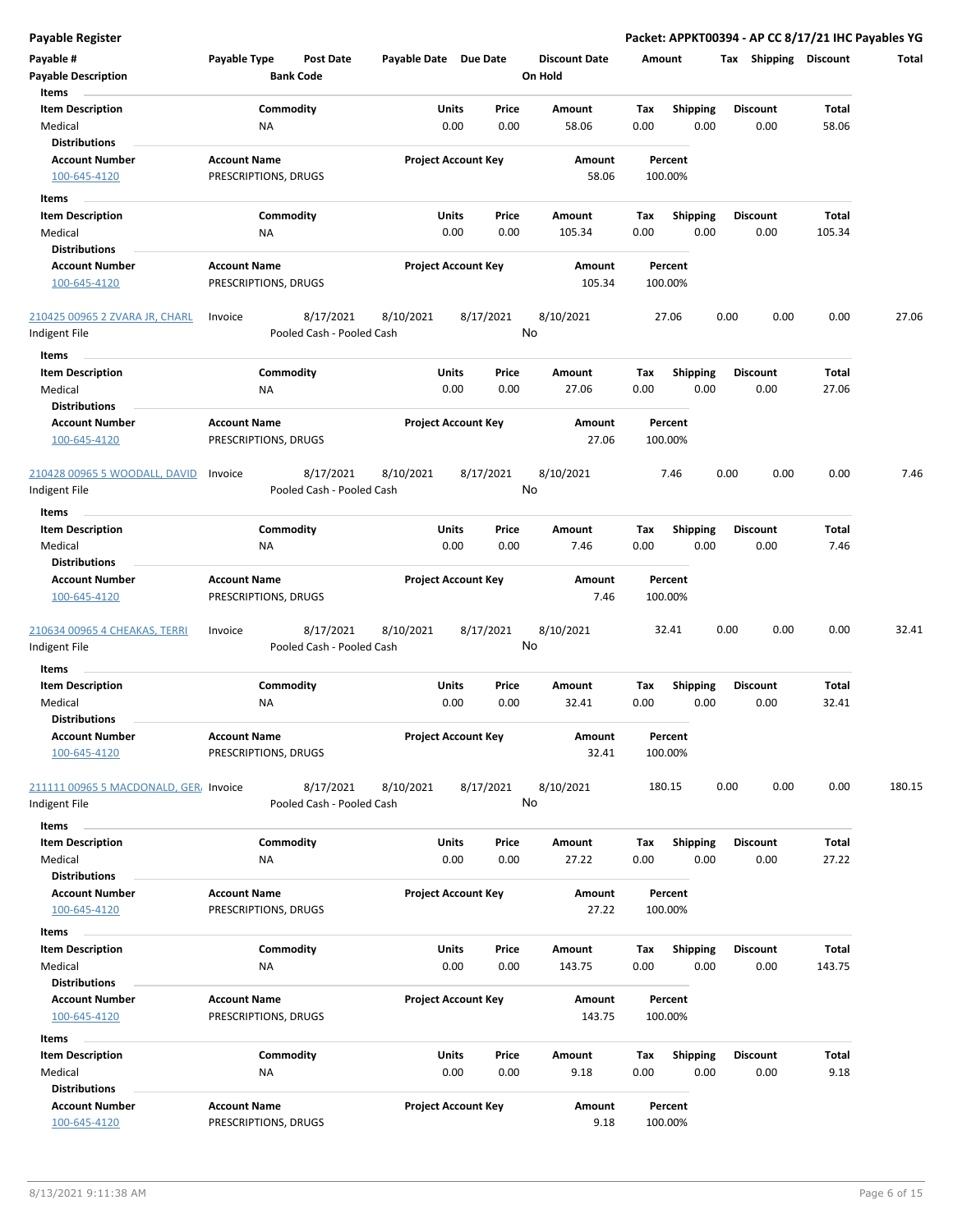| Payable Register                                                    |                                                      |                       |                            |                                 |                    | Packet: APPKT00394 - AP CC 8/17/21 IHC Payables YG |                         |                      |          |
|---------------------------------------------------------------------|------------------------------------------------------|-----------------------|----------------------------|---------------------------------|--------------------|----------------------------------------------------|-------------------------|----------------------|----------|
| Payable #<br><b>Payable Description</b>                             | Payable Type<br><b>Post Date</b><br><b>Bank Code</b> | Payable Date Due Date |                            | <b>Discount Date</b><br>On Hold | Amount             |                                                    | Tax Shipping Discount   |                      | Total    |
| <b>Vendor:</b> 01262 - Denton Regional Medical Center               |                                                      |                       |                            |                                 |                    |                                                    |                         | <b>Vendor Total:</b> | 9,593.47 |
| 210426 01262 1 CHAMBERS, SCOTT Invoice<br>Indigent File             | 8/17/2021<br>Pooled Cash - Pooled Cash               | 8/10/2021             | 8/17/2021                  | 8/10/2021<br>No                 | 9,593.47           |                                                    | 0.00<br>0.00            | 0.00                 | 9,593.47 |
| Items<br><b>Item Description</b><br>Medical<br><b>Distributions</b> | Commodity<br>ΝA                                      | Units                 | Price<br>0.00<br>0.00      | Amount<br>9,593.47              | Tax<br>0.00        | <b>Shipping</b><br>0.00                            | <b>Discount</b><br>0.00 | Total<br>9,593.47    |          |
| <b>Account Number</b><br>100-645-4130                               | <b>Account Name</b><br>HOSPITAL, INPATIENT           |                       | <b>Project Account Key</b> | Amount<br>9,593.47              | Percent<br>100.00% |                                                    |                         |                      |          |
| Vendor: 01107 - HUNT REGIONAL MEDICAL CENTER                        |                                                      |                       |                            |                                 |                    |                                                    |                         | <b>Vendor Total:</b> | 921.15   |
| 210638 01107 1 HESTER, CARYN M Invoice<br>Indigent File<br>Items    | 8/17/2021<br>Pooled Cash - Pooled Cash               | 8/10/2021             | 8/17/2021                  | 8/10/2021<br>No                 | 921.15             |                                                    | 0.00<br>0.00            | 0.00                 | 921.15   |
| <b>Item Description</b><br>Medical<br><b>Distributions</b>          | Commodity<br>ΝA                                      | Units                 | Price<br>0.00<br>0.00      | Amount<br>921.15                | Tax<br>0.00        | <b>Shipping</b><br>0.00                            | <b>Discount</b><br>0.00 | Total<br>921.15      |          |
| <b>Account Number</b><br>100-645-4140                               | <b>Account Name</b><br>HOSPITAL, OUTPATIENT          |                       | <b>Project Account Key</b> | Amount<br>921.15                | Percent<br>100.00% |                                                    |                         |                      |          |
| Vendor: 00510 - LABORATORY CORP. OF AMERICA                         |                                                      |                       |                            |                                 |                    |                                                    |                         | <b>Vendor Total:</b> | 121.19   |
| 210637 00510 1 CAMPBELL, BOBBY Invoice<br>Indigent File             | 8/17/2021<br>Pooled Cash - Pooled Cash               | 8/10/2021             | 8/17/2021                  | 8/10/2021<br>No                 | 15.19              |                                                    | 0.00<br>0.00            | 0.00                 | 15.19    |
| Items<br><b>Item Description</b><br>Medical<br><b>Distributions</b> | Commodity<br>NA                                      | <b>Units</b>          | Price<br>0.00<br>0.00      | Amount<br>7.24                  | Tax<br>0.00        | <b>Shipping</b><br>0.00                            | Discount<br>0.00        | Total<br>7.24        |          |
| <b>Account Number</b><br>100-645-4150                               | <b>Account Name</b><br>LABORATORY/X-RAY              |                       | <b>Project Account Key</b> | Amount<br>7.24                  | Percent<br>100.00% |                                                    |                         |                      |          |
| Items<br><b>Item Description</b>                                    | Commodity                                            | Units                 | Price                      | Amount                          | Tax                | <b>Shipping</b>                                    | <b>Discount</b>         | Total                |          |
| Medical<br><b>Distributions</b>                                     | <b>NA</b>                                            |                       | 0.00<br>0.00               | 7.95                            | 0.00               | 0.00                                               | 0.00                    | 7.95                 |          |
| <b>Account Number</b><br>100-645-4150                               | <b>Account Name</b><br>LABORATORY/X-RAY              |                       | <b>Project Account Key</b> | Amount<br>7.95                  | Percent<br>100.00% |                                                    |                         |                      |          |
| 210739 00510 1 KIZER, DAVID WA<br>Indigent File                     | 8/17/2021<br>Invoice<br>Pooled Cash - Pooled Cash    | 8/10/2021             | 8/17/2021                  | 8/10/2021<br>No                 | 65.99              |                                                    | 0.00<br>0.00            | 0.00                 | 65.99    |
| Items<br><b>Item Description</b><br>Medical<br><b>Distributions</b> | Commodity<br>ΝA                                      | Units                 | Price<br>0.00<br>0.00      | Amount<br>31.13                 | Tax<br>0.00        | <b>Shipping</b><br>0.00                            | <b>Discount</b><br>0.00 | Total<br>31.13       |          |
| <b>Account Number</b><br>100-645-4150                               | <b>Account Name</b><br>LABORATORY/ X-RAY             |                       | <b>Project Account Key</b> | Amount<br>31.13                 | Percent<br>100.00% |                                                    |                         |                      |          |
| Items<br><b>Item Description</b>                                    | Commodity                                            | <b>Units</b>          | Price                      | Amount                          | Tax                | Shipping                                           | <b>Discount</b>         | Total                |          |
| Medical<br><b>Distributions</b>                                     | NA                                                   |                       | 0.00<br>0.00               | 11.25                           | 0.00               | 0.00                                               | 0.00                    | 11.25                |          |
| <b>Account Number</b><br>100-645-4150                               | <b>Account Name</b><br>LABORATORY/X-RAY              |                       | <b>Project Account Key</b> | Amount<br>11.25                 | Percent<br>100.00% |                                                    |                         |                      |          |
| Items<br><b>Item Description</b><br>Medical                         | Commodity<br>NA                                      | <b>Units</b>          | Price<br>0.00<br>0.00      | Amount<br>8.16                  | Tax<br>0.00        | <b>Shipping</b><br>0.00                            | <b>Discount</b><br>0.00 | Total<br>8.16        |          |
| <b>Distributions</b><br><b>Account Number</b><br>100-645-4150       | <b>Account Name</b><br>LABORATORY/X-RAY              |                       | <b>Project Account Key</b> | Amount<br>8.16                  | Percent<br>100.00% |                                                    |                         |                      |          |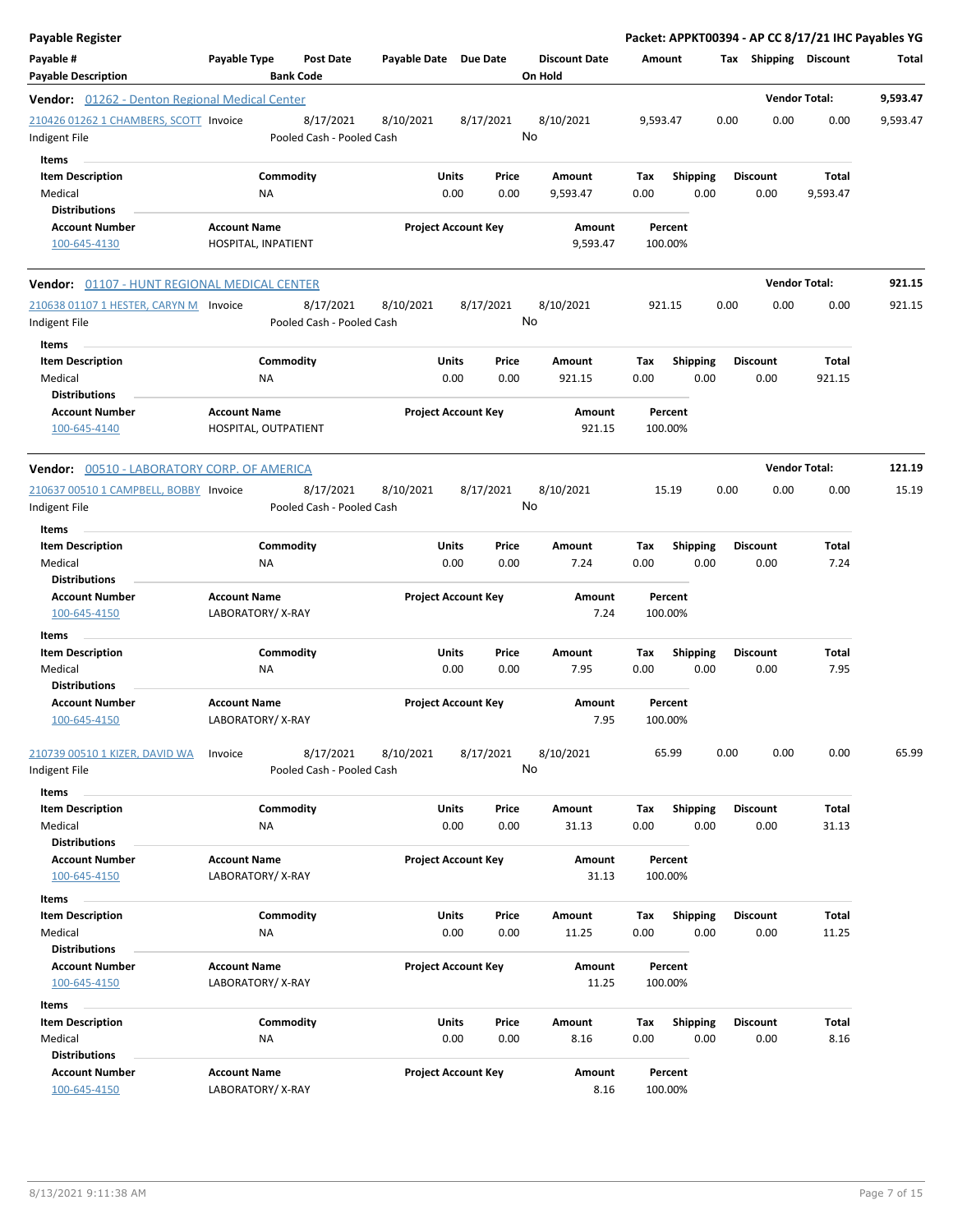| <b>Payable Register</b>                                     |                                  |                       |                            | Packet: APPKT00394 - AP CC 8/17/21 IHC Payables YG |             |                 |                       |                        |        |
|-------------------------------------------------------------|----------------------------------|-----------------------|----------------------------|----------------------------------------------------|-------------|-----------------|-----------------------|------------------------|--------|
| Payable #                                                   | Payable Type<br><b>Post Date</b> | Payable Date Due Date |                            | <b>Discount Date</b>                               | Amount      |                 | Tax Shipping Discount |                        | Total  |
| <b>Payable Description</b>                                  | <b>Bank Code</b>                 |                       |                            | On Hold                                            |             |                 |                       |                        |        |
| Items                                                       |                                  |                       |                            |                                                    |             |                 |                       |                        |        |
| <b>Item Description</b>                                     | Commodity                        | Units                 | Price                      | Amount                                             | Tax         | <b>Shipping</b> | <b>Discount</b>       | <b>Total</b>           |        |
| Medical                                                     | NA                               | 0.00                  | 0.00                       | 15.45                                              | 0.00        | 0.00            | 0.00                  | 15.45                  |        |
| <b>Distributions</b>                                        |                                  |                       |                            |                                                    |             |                 |                       |                        |        |
| <b>Account Number</b>                                       | <b>Account Name</b>              |                       | <b>Project Account Key</b> | Amount                                             | Percent     |                 |                       |                        |        |
| 100-645-4150                                                | LABORATORY/X-RAY                 |                       |                            | 15.45                                              | 100.00%     |                 |                       |                        |        |
|                                                             |                                  |                       |                            |                                                    |             |                 |                       |                        |        |
| 210739 00510 2 KIZER, DAVID WA                              | 8/17/2021<br>Invoice             | 8/10/2021             | 8/17/2021                  | 8/10/2021                                          | 40.01       |                 | 0.00<br>0.00          | 0.00                   | 40.01  |
| Indigent File                                               | Pooled Cash - Pooled Cash        |                       |                            | No                                                 |             |                 |                       |                        |        |
| Items                                                       |                                  |                       |                            |                                                    |             |                 |                       |                        |        |
| <b>Item Description</b>                                     | Commodity                        | Units                 | Price                      | Amount                                             | Tax         | <b>Shipping</b> | <b>Discount</b>       | Total                  |        |
| Medical                                                     | <b>NA</b>                        | 0.00                  | 0.00                       | 40.01                                              | 0.00        | 0.00            | 0.00                  | 40.01                  |        |
| <b>Distributions</b>                                        |                                  |                       |                            |                                                    |             |                 |                       |                        |        |
| <b>Account Number</b>                                       | <b>Account Name</b>              |                       | <b>Project Account Key</b> | Amount                                             | Percent     |                 |                       |                        |        |
| 100-645-4150                                                | LABORATORY/X-RAY                 |                       |                            | 40.01                                              | 100.00%     |                 |                       |                        |        |
| Vendor: 01234 - Mark Viktor Silver PLLC                     |                                  |                       |                            |                                                    |             |                 |                       | <b>Vendor Total:</b>   | 46.73  |
| 130819 01234 10 PLESS, HELEN E                              | 8/17/2021<br>Invoice             | 8/10/2021             | 8/17/2021                  | 8/10/2021                                          | 46.73       |                 | 0.00<br>0.00          | 0.00                   | 46.73  |
| Indigent File                                               | Pooled Cash - Pooled Cash        |                       |                            | No                                                 |             |                 |                       |                        |        |
|                                                             |                                  |                       |                            |                                                    |             |                 |                       |                        |        |
| Items                                                       |                                  |                       |                            |                                                    |             |                 |                       |                        |        |
| <b>Item Description</b>                                     | Commodity                        | Units                 | Price                      | Amount                                             | Tax         | <b>Shipping</b> | <b>Discount</b>       | Total                  |        |
| Medical                                                     | NA                               | 0.00                  | 0.00                       | 46.73                                              | 0.00        | 0.00            | 0.00                  | 46.73                  |        |
| <b>Distributions</b>                                        |                                  |                       |                            |                                                    |             |                 |                       |                        |        |
| <b>Account Number</b>                                       | <b>Account Name</b>              |                       | <b>Project Account Key</b> | Amount                                             | Percent     |                 |                       |                        |        |
| 100-645-4110                                                | PHYSICIAN, NON-EMERGENCY         |                       |                            | 46.73                                              | 100.00%     |                 |                       |                        |        |
| <b>Vendor:</b> 01231 - North Texas Comprehensive Cardiology |                                  |                       |                            |                                                    |             |                 |                       | <b>Vendor Total:</b>   | 240.58 |
| 130819 01231 10 PLESS, HELEN E                              | 8/17/2021<br>Invoice             | 8/10/2021             | 8/17/2021                  | 8/10/2021                                          | 240.58      |                 | 0.00<br>0.00          | 0.00                   | 240.58 |
| Indigent File                                               | Pooled Cash - Pooled Cash        |                       |                            | No                                                 |             |                 |                       |                        |        |
| <b>Items</b>                                                |                                  |                       |                            |                                                    |             |                 |                       |                        |        |
|                                                             |                                  |                       | Price                      |                                                    |             |                 |                       |                        |        |
| <b>Item Description</b>                                     | Commodity                        | Units<br>0.00         |                            | Amount                                             | Tax<br>0.00 | <b>Shipping</b> | <b>Discount</b>       | <b>Total</b><br>231.22 |        |
| Medical<br><b>Distributions</b>                             | <b>NA</b>                        |                       | 0.00                       | 231.22                                             |             | 0.00            | 0.00                  |                        |        |
| <b>Account Number</b>                                       | <b>Account Name</b>              |                       | <b>Project Account Key</b> | Amount                                             | Percent     |                 |                       |                        |        |
| 100-645-4110                                                | PHYSICIAN, NON-EMERGENCY         |                       |                            | 231.22                                             | 100.00%     |                 |                       |                        |        |
|                                                             |                                  |                       |                            |                                                    |             |                 |                       |                        |        |
| items                                                       |                                  |                       |                            |                                                    |             |                 |                       |                        |        |
| <b>Item Description</b>                                     | Commodity                        | Units                 | Price                      | Amount                                             | Тах         | <b>Shipping</b> | <b>Discount</b>       | Total                  |        |
| Medical                                                     | NA                               | 0.00                  | 0.00                       | 9.36                                               | 0.00        | 0.00            | 0.00                  | 9.36                   |        |
| <b>Distributions</b>                                        |                                  |                       |                            |                                                    |             |                 |                       |                        |        |
| <b>Account Number</b>                                       | <b>Account Name</b>              |                       | <b>Project Account Key</b> | Amount                                             | Percent     |                 |                       |                        |        |
| 100-645-4110                                                | PHYSICIAN, NON-EMERGENCY         |                       |                            | 9.36                                               | 100.00%     |                 |                       |                        |        |
| <b>Vendor: 00322 - SHERMAN RADIOLOGY ASSOCIATES</b>         |                                  |                       |                            |                                                    |             |                 |                       | <b>Vendor Total:</b>   | 64.15  |
| 210637 00322 1 CAMPBELL, BOBBY Invoice                      | 8/17/2021                        | 8/10/2021             | 8/17/2021                  | 8/10/2021                                          | 64.15       |                 | 0.00<br>0.00          | 0.00                   | 64.15  |
| Indigent File                                               | Pooled Cash - Pooled Cash        |                       |                            | No                                                 |             |                 |                       |                        |        |
|                                                             |                                  |                       |                            |                                                    |             |                 |                       |                        |        |
| Items                                                       |                                  |                       |                            |                                                    |             |                 |                       |                        |        |
| <b>Item Description</b>                                     | Commodity                        | Units                 | Price                      | Amount                                             | Tax         | <b>Shipping</b> | <b>Discount</b>       | Total                  |        |
| Medical                                                     | ΝA                               | 0.00                  | 0.00                       | 38.22                                              | 0.00        | 0.00            | 0.00                  | 38.22                  |        |
| <b>Distributions</b>                                        |                                  |                       |                            |                                                    |             |                 |                       |                        |        |
| <b>Account Number</b>                                       | <b>Account Name</b>              |                       | <b>Project Account Key</b> | Amount                                             | Percent     |                 |                       |                        |        |
| 100-645-4110                                                | PHYSICIAN, NON-EMERGENCY         |                       |                            | 38.22                                              | 100.00%     |                 |                       |                        |        |
| Items                                                       |                                  |                       |                            |                                                    |             |                 |                       |                        |        |
| <b>Item Description</b>                                     | Commodity                        | Units                 | Price                      | Amount                                             | Tax         | <b>Shipping</b> | <b>Discount</b>       | Total                  |        |
| Medical                                                     | NA                               | 0.00                  | 0.00                       | 25.93                                              | 0.00        | 0.00            | 0.00                  | 25.93                  |        |
| <b>Distributions</b>                                        |                                  |                       |                            |                                                    |             |                 |                       |                        |        |
| <b>Account Number</b>                                       | <b>Account Name</b>              |                       | <b>Project Account Key</b> | Amount                                             | Percent     |                 |                       |                        |        |
| 100-645-4110                                                | PHYSICIAN, NON-EMERGENCY         |                       |                            | 25.93                                              | 100.00%     |                 |                       |                        |        |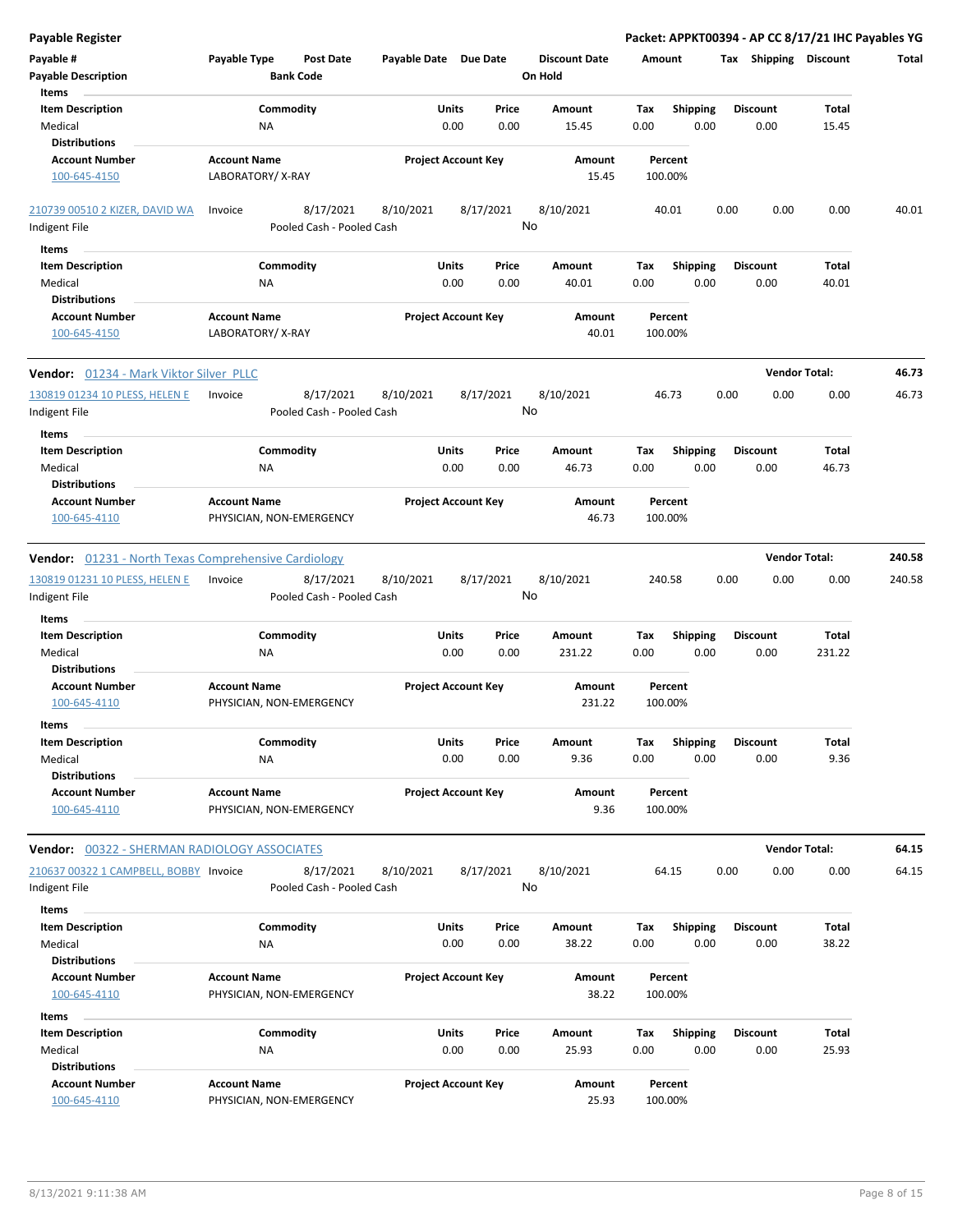| <b>Payable Register</b>                                 |                                                 |                                                     |                            |           |                                 |                    |                 |      |                       | Packet: APPKT00394 - AP CC 8/17/21 IHC Payables YG |        |
|---------------------------------------------------------|-------------------------------------------------|-----------------------------------------------------|----------------------------|-----------|---------------------------------|--------------------|-----------------|------|-----------------------|----------------------------------------------------|--------|
| Payable #<br><b>Payable Description</b>                 | Payable Type<br><b>Bank Code</b>                | Payable Date Due Date<br><b>Post Date</b>           |                            |           | <b>Discount Date</b><br>On Hold | Amount             |                 |      | Tax Shipping Discount |                                                    | Total  |
| <b>Vendor:</b> 01217 - SINGLETON ASSOCIATES PA          |                                                 |                                                     |                            |           |                                 |                    |                 |      |                       | <b>Vendor Total:</b>                               | 76.72  |
| 210427 01217 1 SNOW, JERRY DEW Invoice                  |                                                 | 8/17/2021<br>8/10/2021                              |                            | 8/17/2021 | 8/10/2021                       | 69.77              |                 | 0.00 | 0.00                  | 0.00                                               | 69.77  |
| Indigent File                                           |                                                 | Pooled Cash - Pooled Cash                           |                            |           | No                              |                    |                 |      |                       |                                                    |        |
| Items                                                   |                                                 |                                                     |                            |           |                                 |                    |                 |      |                       |                                                    |        |
| <b>Item Description</b>                                 | Commodity                                       |                                                     | Units                      | Price     | Amount                          | Tax                | <b>Shipping</b> |      | <b>Discount</b>       | Total                                              |        |
| Medical                                                 | ΝA                                              |                                                     | 0.00                       | 0.00      | 69.77                           | 0.00               | 0.00            |      | 0.00                  | 69.77                                              |        |
| <b>Distributions</b><br><b>Account Number</b>           | <b>Account Name</b>                             |                                                     | <b>Project Account Key</b> |           | Amount                          | Percent            |                 |      |                       |                                                    |        |
| 100-645-4110                                            | PHYSICIAN, NON-EMERGENCY                        |                                                     |                            |           | 69.77                           | 100.00%            |                 |      |                       |                                                    |        |
| 210427 01217 2 SNOW, JERRY DEW Invoice                  |                                                 | 8/17/2021<br>8/10/2021                              |                            | 8/17/2021 | 8/10/2021                       |                    | 6.95            | 0.00 | 0.00                  | 0.00                                               | 6.95   |
| Indigent File                                           |                                                 | Pooled Cash - Pooled Cash                           |                            |           | No                              |                    |                 |      |                       |                                                    |        |
| Items                                                   |                                                 |                                                     |                            |           |                                 |                    |                 |      |                       |                                                    |        |
| <b>Item Description</b>                                 | Commodity                                       |                                                     | Units                      | Price     | Amount                          | Tax                | <b>Shipping</b> |      | <b>Discount</b>       | Total                                              |        |
| Medical                                                 | NA                                              |                                                     | 0.00                       | 0.00      | 6.95                            | 0.00               | 0.00            |      | 0.00                  | 6.95                                               |        |
| <b>Distributions</b>                                    |                                                 |                                                     |                            |           |                                 |                    |                 |      |                       |                                                    |        |
| <b>Account Number</b><br>100-645-4110                   | <b>Account Name</b><br>PHYSICIAN, NON-EMERGENCY |                                                     | <b>Project Account Key</b> |           | Amount<br>6.95                  | Percent<br>100.00% |                 |      |                       |                                                    |        |
| Vendor: 00053 - SOUTHWEST MOBILE IMAGING, INC.          |                                                 |                                                     |                            |           |                                 |                    |                 |      |                       | <b>Vendor Total:</b>                               | 300.00 |
| SO05087 00053 2 STOWE, LESLIE                           | Invoice                                         | 8/17/2021<br>8/10/2021                              |                            | 8/17/2021 | 8/10/2021                       | 75.00              |                 | 0.00 | 0.00                  | 0.00                                               | 75.00  |
| Indigent File                                           |                                                 | Pooled Cash - Pooled Cash                           |                            |           | No                              |                    |                 |      |                       |                                                    |        |
| Items                                                   |                                                 |                                                     |                            |           |                                 |                    |                 |      |                       |                                                    |        |
| <b>Item Description</b>                                 | Commodity                                       |                                                     | Units                      | Price     | Amount                          | Tax                | <b>Shipping</b> |      | Discount              | Total                                              |        |
| Medical                                                 | ΝA                                              |                                                     | 0.00                       | 0.00      | 75.00                           | 0.00               | 0.00            |      | 0.00                  | 75.00                                              |        |
| <b>Distributions</b>                                    |                                                 |                                                     |                            |           |                                 |                    |                 |      |                       |                                                    |        |
| <b>Account Number</b><br>100-565-4050                   | <b>Account Name</b><br>PRISONER MEDICAL         |                                                     | <b>Project Account Key</b> |           | Amount<br>75.00                 | Percent<br>100.00% |                 |      |                       |                                                    |        |
| SO24341 00053 1 WEST, ASHLE BR<br>Indigent File         | Invoice                                         | 8/17/2021<br>8/10/2021<br>Pooled Cash - Pooled Cash |                            | 8/17/2021 | 8/10/2021<br>No                 | 75.00              |                 | 0.00 | 0.00                  | 0.00                                               | 75.00  |
| Items                                                   |                                                 |                                                     |                            |           |                                 |                    |                 |      |                       |                                                    |        |
| <b>Item Description</b>                                 | Commodity                                       |                                                     | Units                      | Price     | <b>Amount</b>                   | Tax                | <b>Shipping</b> |      | Discount              | Total                                              |        |
| Medical                                                 | ΝA                                              |                                                     | 0.00                       | 0.00      | 75.00                           | 0.00               | 0.00            |      | 0.00                  | 75.00                                              |        |
| <b>Distributions</b>                                    |                                                 |                                                     |                            |           |                                 |                    |                 |      |                       |                                                    |        |
| <b>Account Number</b><br>100-565-4050                   | <b>Account Name</b><br>PRISONER MEDICAL         |                                                     | <b>Project Account Key</b> |           | Amount<br>75.00                 | 100.00%            | Percent         |      |                       |                                                    |        |
|                                                         |                                                 |                                                     |                            |           |                                 |                    |                 |      |                       |                                                    |        |
| SO39904 00053 1 MCDANIEL, KYLE<br>Indigent File         | Invoice                                         | 8/17/2021<br>8/10/2021<br>Pooled Cash - Pooled Cash |                            | 8/17/2021 | 8/10/2021<br>No                 | 75.00              |                 | 0.00 | 0.00                  | 0.00                                               | 75.00  |
| Items                                                   |                                                 |                                                     |                            |           |                                 |                    |                 |      |                       |                                                    |        |
| <b>Item Description</b>                                 | Commodity                                       |                                                     | Units                      | Price     | Amount                          | Tax                | <b>Shipping</b> |      | <b>Discount</b>       | Total                                              |        |
| Medical<br><b>Distributions</b>                         | <b>NA</b>                                       |                                                     | 0.00                       | 0.00      | 75.00                           | 0.00               | 0.00            |      | 0.00                  | 75.00                                              |        |
| <b>Account Number</b>                                   | <b>Account Name</b>                             |                                                     | <b>Project Account Key</b> |           | Amount                          | Percent            |                 |      |                       |                                                    |        |
| 100-565-4050                                            | PRISONER MEDICAL                                |                                                     |                            |           | 75.00                           | 100.00%            |                 |      |                       |                                                    |        |
| SO41297 00053 1 WILDRICK, DAWN Invoice<br>Indigent File |                                                 | 8/17/2021<br>8/10/2021<br>Pooled Cash - Pooled Cash |                            | 8/17/2021 | 8/10/2021<br>No                 | 75.00              |                 | 0.00 | 0.00                  | 0.00                                               | 75.00  |
| <b>Items</b>                                            |                                                 |                                                     |                            |           |                                 |                    |                 |      |                       |                                                    |        |
| <b>Item Description</b>                                 | Commodity                                       |                                                     | Units                      | Price     | Amount                          | Tax                | <b>Shipping</b> |      | <b>Discount</b>       | Total                                              |        |
| Medical                                                 | ΝA                                              |                                                     | 0.00                       | 0.00      | 75.00                           | 0.00               | 0.00            |      | 0.00                  | 75.00                                              |        |
| <b>Distributions</b>                                    |                                                 |                                                     |                            |           |                                 |                    |                 |      |                       |                                                    |        |
| <b>Account Number</b><br>100-565-4050                   | <b>Account Name</b><br>PRISONER MEDICAL         |                                                     | <b>Project Account Key</b> |           | Amount<br>75.00                 | Percent<br>100.00% |                 |      |                       |                                                    |        |
|                                                         |                                                 |                                                     |                            |           |                                 |                    |                 |      |                       | <b>Vendor Total:</b>                               | 501.20 |
| <b>Vendor:</b> 01233 - Surgical Innovations of Texoma   |                                                 |                                                     |                            |           |                                 |                    |                 |      |                       |                                                    |        |
| 210633 01233 2 JOHNSON, JEFFRY Invoice<br>Indigent File |                                                 | 8/17/2021<br>8/10/2021<br>Pooled Cash - Pooled Cash |                            | 8/17/2021 | 8/10/2021<br>No                 | 501.20             |                 | 0.00 | 0.00                  | 0.00                                               | 501.20 |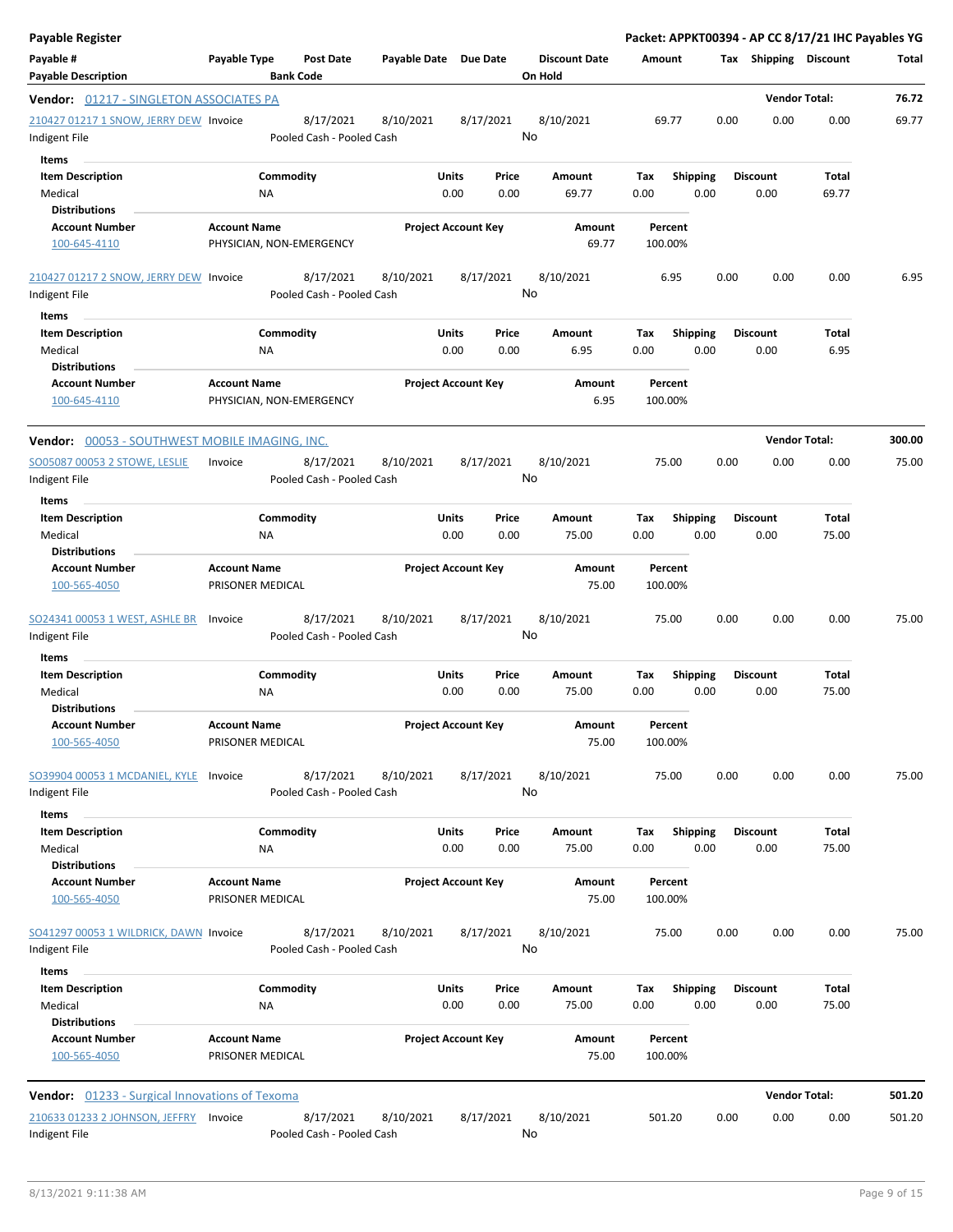| <b>Payable Register</b>                         |                                                 |                                      |                            |               |               |                                 |             |                         |      |                         | Packet: APPKT00394 - AP CC 8/17/21 IHC Payables YG |        |
|-------------------------------------------------|-------------------------------------------------|--------------------------------------|----------------------------|---------------|---------------|---------------------------------|-------------|-------------------------|------|-------------------------|----------------------------------------------------|--------|
| Payable #<br><b>Payable Description</b>         | Payable Type                                    | <b>Post Date</b><br><b>Bank Code</b> | Payable Date Due Date      |               |               | <b>Discount Date</b><br>On Hold |             | Amount                  |      | Tax Shipping Discount   |                                                    | Total  |
| Items                                           |                                                 |                                      |                            |               |               |                                 |             |                         |      |                         |                                                    |        |
| <b>Item Description</b><br>Medical              | Commodity<br>NA                                 |                                      |                            | Units<br>0.00 | Price<br>0.00 | Amount<br>501.20                | Tax<br>0.00 | <b>Shipping</b><br>0.00 |      | <b>Discount</b><br>0.00 | Total<br>501.20                                    |        |
| <b>Distributions</b>                            |                                                 |                                      |                            |               |               |                                 |             |                         |      |                         |                                                    |        |
| <b>Account Number</b>                           | <b>Account Name</b>                             |                                      | <b>Project Account Key</b> |               |               | Amount                          |             | Percent                 |      |                         |                                                    |        |
| 100-645-4110                                    | PHYSICIAN, NON-EMERGENCY                        |                                      |                            |               |               | 501.20                          |             | 100.00%                 |      |                         |                                                    |        |
| Vendor: 00998 - SYED, DR. IFTEQAR M.            |                                                 |                                      |                            |               |               |                                 |             |                         |      |                         | <b>Vendor Total:</b>                               | 234.96 |
| 170305 00998 3 MCCOMBS, JOLIND Invoice          |                                                 | 8/17/2021                            | 8/10/2021                  |               | 8/17/2021     | 8/10/2021                       |             | 234.96                  | 0.00 | 0.00                    | 0.00                                               | 234.96 |
| Indigent File                                   |                                                 | Pooled Cash - Pooled Cash            |                            |               |               | No                              |             |                         |      |                         |                                                    |        |
| Items                                           |                                                 |                                      |                            |               |               |                                 |             |                         |      |                         |                                                    |        |
| <b>Item Description</b>                         | Commodity                                       |                                      |                            | Units         | Price         | Amount                          | Tax         | <b>Shipping</b>         |      | <b>Discount</b>         | Total                                              |        |
| Medical                                         | NA                                              |                                      |                            | 0.00          | 0.00          | 33.27                           | 0.00        | 0.00                    |      | 0.00                    | 33.27                                              |        |
| <b>Distributions</b>                            |                                                 |                                      |                            |               |               |                                 |             |                         |      |                         |                                                    |        |
| <b>Account Number</b>                           | <b>Account Name</b>                             |                                      | <b>Project Account Key</b> |               |               | Amount                          |             | Percent                 |      |                         |                                                    |        |
| 100-645-4110                                    | PHYSICIAN, NON-EMERGENCY                        |                                      |                            |               |               | 33.27                           |             | 100.00%                 |      |                         |                                                    |        |
| Items                                           |                                                 |                                      |                            |               |               |                                 |             |                         |      |                         |                                                    |        |
| <b>Item Description</b>                         | Commodity                                       |                                      |                            | Units         | Price         | Amount                          | Tax         | <b>Shipping</b>         |      | <b>Discount</b>         | Total                                              |        |
| Medical                                         | <b>NA</b>                                       |                                      |                            | 0.00          | 0.00          | 131.78                          | 0.00        | 0.00                    |      | 0.00                    | 131.78                                             |        |
| <b>Distributions</b>                            |                                                 |                                      |                            |               |               |                                 |             |                         |      |                         |                                                    |        |
| <b>Account Number</b>                           | <b>Account Name</b>                             |                                      | <b>Project Account Key</b> |               |               | Amount                          |             | Percent                 |      |                         |                                                    |        |
| 100-645-4110                                    | PHYSICIAN, NON-EMERGENCY                        |                                      |                            |               |               | 131.78                          |             | 100.00%                 |      |                         |                                                    |        |
| Items                                           |                                                 |                                      |                            |               |               |                                 |             |                         |      |                         |                                                    |        |
| <b>Item Description</b>                         | Commodity                                       |                                      |                            | Units         | Price         | Amount                          | Tax         | <b>Shipping</b>         |      | <b>Discount</b>         | Total                                              |        |
| Medical                                         | NA                                              |                                      |                            | 0.00          | 0.00          | 33.82                           | 0.00        | 0.00                    |      | 0.00                    | 33.82                                              |        |
| <b>Distributions</b>                            |                                                 |                                      |                            |               |               |                                 |             |                         |      |                         |                                                    |        |
| <b>Account Number</b>                           | <b>Account Name</b>                             |                                      | <b>Project Account Key</b> |               |               | Amount                          |             | Percent                 |      |                         |                                                    |        |
| 100-645-4110                                    | PHYSICIAN, NON-EMERGENCY                        |                                      |                            |               |               | 33.82                           |             | 100.00%                 |      |                         |                                                    |        |
| Items                                           |                                                 |                                      |                            |               |               |                                 |             |                         |      |                         |                                                    |        |
| <b>Item Description</b>                         | Commodity                                       |                                      |                            | Units         | Price         | Amount                          | Tax         | <b>Shipping</b>         |      | <b>Discount</b>         | Total                                              |        |
| Medical                                         | NA                                              |                                      |                            | 0.00          | 0.00          | 36.09                           | 0.00        | 0.00                    |      | 0.00                    | 36.09                                              |        |
| <b>Distributions</b>                            |                                                 |                                      |                            |               |               |                                 |             |                         |      |                         |                                                    |        |
| <b>Account Number</b><br>100-645-4110           | <b>Account Name</b><br>PHYSICIAN, NON-EMERGENCY |                                      | <b>Project Account Key</b> |               |               | Amount<br>36.09                 |             | Percent<br>100.00%      |      |                         |                                                    |        |
| Vendor: 01168 - TEXOMACARE SPECIALTY PHYSICIANS |                                                 |                                      |                            |               |               |                                 |             |                         |      |                         | <b>Vendor Total:</b>                               | 268.94 |
| 210428 01168 2 WOODALL, DAVID Invoice           |                                                 | 8/17/2021                            | 8/10/2021                  |               | 8/17/2021     | 8/10/2021                       |             | 55.60                   | 0.00 | 0.00                    | 0.00                                               | 55.60  |
| Indigent File                                   |                                                 | Pooled Cash - Pooled Cash            |                            |               |               | No                              |             |                         |      |                         |                                                    |        |
| Items                                           |                                                 |                                      |                            |               |               |                                 |             |                         |      |                         |                                                    |        |
| <b>Item Description</b>                         | Commodity                                       |                                      |                            | Units         | Price         | Amount                          | Tax         | <b>Shipping</b>         |      | <b>Discount</b>         | Total                                              |        |
| Medical                                         | NA                                              |                                      |                            | 0.00          | 0.00          | 55.60                           | 0.00        | 0.00                    |      | 0.00                    | 55.60                                              |        |
| <b>Distributions</b>                            |                                                 |                                      |                            |               |               |                                 |             |                         |      |                         |                                                    |        |
| <b>Account Number</b>                           | <b>Account Name</b>                             |                                      | <b>Project Account Key</b> |               |               | Amount                          |             | Percent                 |      |                         |                                                    |        |
| 100-645-4110                                    | PHYSICIAN, NON-EMERGENCY                        |                                      |                            |               |               | 55.60                           |             | 100.00%                 |      |                         |                                                    |        |
| 210428 01168 3 WOODALL, DAVID                   | Invoice                                         | 8/17/2021                            | 8/10/2021                  |               | 8/17/2021     | 8/10/2021                       |             | 93.15                   | 0.00 | 0.00                    | 0.00                                               | 93.15  |
| Indigent File                                   |                                                 | Pooled Cash - Pooled Cash            |                            |               |               | No                              |             |                         |      |                         |                                                    |        |
|                                                 |                                                 |                                      |                            |               |               |                                 |             |                         |      |                         |                                                    |        |
| Items                                           |                                                 |                                      |                            |               |               |                                 |             |                         |      |                         |                                                    |        |
| <b>Item Description</b>                         | Commodity                                       |                                      |                            | Units         | Price         | Amount                          | Tax         | <b>Shipping</b>         |      | <b>Discount</b>         | Total                                              |        |
| Medical                                         | NA                                              |                                      |                            | 0.00          | 0.00          | 93.15                           | 0.00        | 0.00                    |      | 0.00                    | 93.15                                              |        |
| <b>Distributions</b>                            |                                                 |                                      |                            |               |               |                                 |             |                         |      |                         |                                                    |        |
| <b>Account Number</b><br>100-645-4110           | <b>Account Name</b><br>PHYSICIAN, NON-EMERGENCY |                                      | <b>Project Account Key</b> |               |               | Amount<br>93.15                 |             | Percent<br>100.00%      |      |                         |                                                    |        |
|                                                 |                                                 |                                      |                            |               |               |                                 |             |                         |      |                         |                                                    |        |
| 210428 01168 4 WOODALL, DAVID                   | Invoice                                         | 8/17/2021                            | 8/10/2021                  |               | 8/17/2021     | 8/10/2021                       |             | 44.57                   | 0.00 | 0.00                    | 0.00                                               | 44.57  |
| Indigent File                                   |                                                 | Pooled Cash - Pooled Cash            |                            |               |               | No                              |             |                         |      |                         |                                                    |        |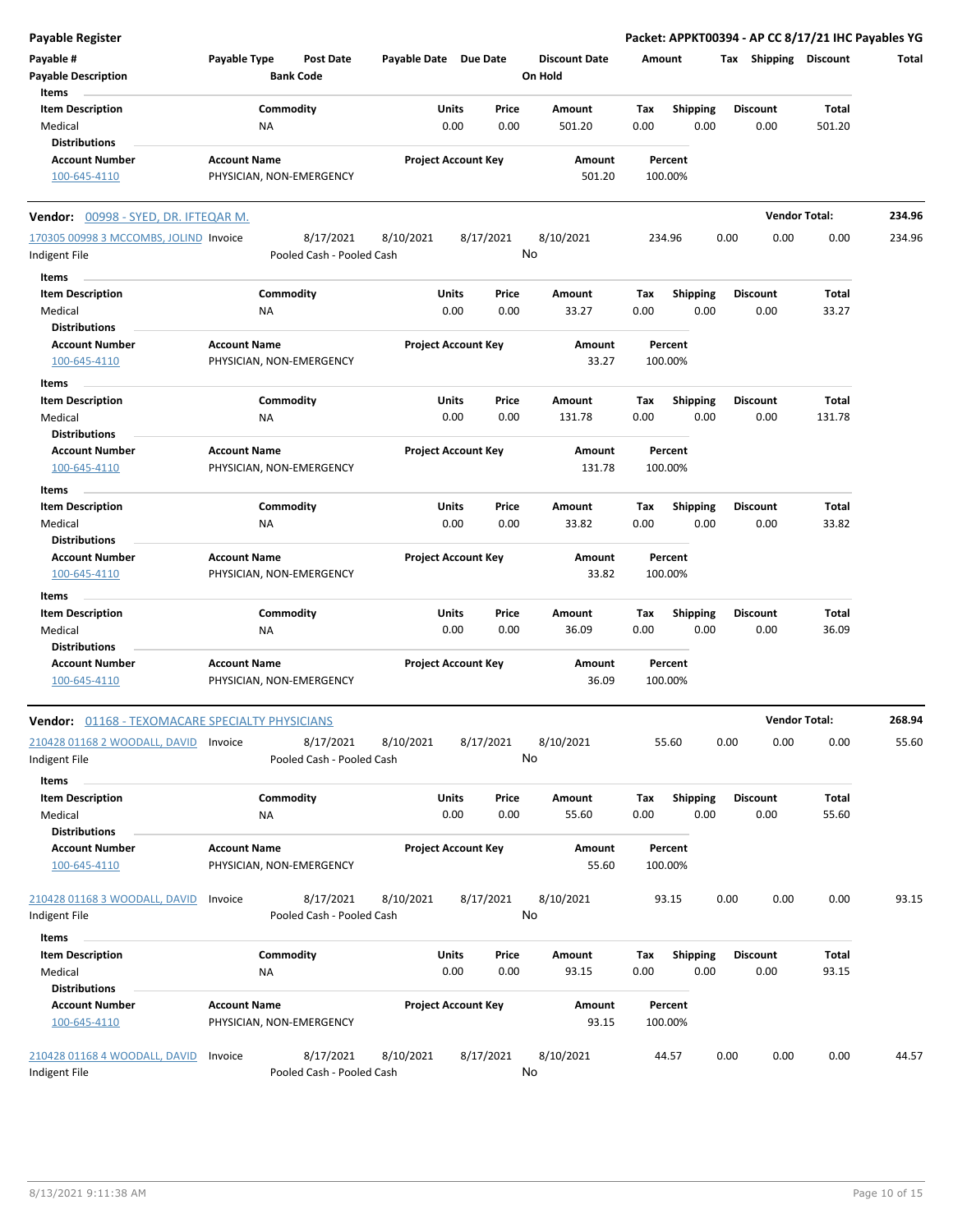| Payable Register                                        |                                                 |                                        |                       |                            |                                 |                    |                  |      |                         | Packet: APPKT00394 - AP CC 8/17/21 IHC Payables YG |          |
|---------------------------------------------------------|-------------------------------------------------|----------------------------------------|-----------------------|----------------------------|---------------------------------|--------------------|------------------|------|-------------------------|----------------------------------------------------|----------|
| Payable #<br><b>Payable Description</b>                 | Payable Type                                    | Post Date<br><b>Bank Code</b>          | Payable Date Due Date |                            | <b>Discount Date</b><br>On Hold | Amount             |                  |      |                         | Tax Shipping Discount                              | Total    |
| Items                                                   |                                                 |                                        |                       | Price                      |                                 |                    |                  |      | <b>Discount</b>         |                                                    |          |
| <b>Item Description</b><br>Medical                      | ΝA                                              | Commodity                              |                       | Units<br>0.00<br>0.00      | Amount<br>44.57                 | Tax<br>0.00        | Shipping<br>0.00 |      | 0.00                    | Total<br>44.57                                     |          |
| <b>Distributions</b>                                    |                                                 |                                        |                       |                            |                                 |                    |                  |      |                         |                                                    |          |
| <b>Account Number</b>                                   | <b>Account Name</b>                             |                                        |                       | <b>Project Account Key</b> | Amount                          | Percent            |                  |      |                         |                                                    |          |
| 100-645-4110                                            | PHYSICIAN, NON-EMERGENCY                        |                                        |                       |                            | 44.57                           | 100.00%            |                  |      |                         |                                                    |          |
| 210428 01168 5 WOODALL, DAVID                           | Invoice                                         | 8/17/2021                              | 8/10/2021             | 8/17/2021                  | 8/10/2021                       | 44.57              |                  | 0.00 | 0.00                    | 0.00                                               | 44.57    |
| Indigent File                                           |                                                 | Pooled Cash - Pooled Cash              |                       |                            | No                              |                    |                  |      |                         |                                                    |          |
| Items                                                   |                                                 |                                        |                       |                            |                                 |                    |                  |      |                         |                                                    |          |
| <b>Item Description</b>                                 |                                                 | Commodity                              |                       | Units<br>Price             | Amount                          | Tax                | <b>Shipping</b>  |      | <b>Discount</b>         | Total                                              |          |
| Medical                                                 | ΝA                                              |                                        |                       | 0.00<br>0.00               | 44.57                           | 0.00               | 0.00             |      | 0.00                    | 44.57                                              |          |
| <b>Distributions</b>                                    |                                                 |                                        |                       |                            |                                 |                    |                  |      |                         |                                                    |          |
| <b>Account Number</b><br>100-645-4110                   | <b>Account Name</b><br>PHYSICIAN, NON-EMERGENCY |                                        |                       | <b>Project Account Key</b> | Amount<br>44.57                 | Percent<br>100.00% |                  |      |                         |                                                    |          |
| 210428 01168 6 WOODALL, DAVID                           | Invoice                                         | 8/17/2021                              | 8/10/2021             | 8/17/2021                  | 8/10/2021                       | 31.05              |                  | 0.00 | 0.00                    | 0.00                                               | 31.05    |
| Indigent File                                           |                                                 | Pooled Cash - Pooled Cash              |                       |                            | No                              |                    |                  |      |                         |                                                    |          |
| Items                                                   |                                                 |                                        |                       |                            |                                 |                    |                  |      |                         |                                                    |          |
| <b>Item Description</b>                                 |                                                 | Commodity                              |                       | Units<br>Price             | Amount                          | Tax                | <b>Shipping</b>  |      | <b>Discount</b>         | Total                                              |          |
| Medical                                                 | ΝA                                              |                                        |                       | 0.00<br>0.00               | 31.05                           | 0.00               | 0.00             |      | 0.00                    | 31.05                                              |          |
| <b>Distributions</b>                                    |                                                 |                                        |                       |                            |                                 |                    |                  |      |                         |                                                    |          |
| <b>Account Number</b><br>100-645-4110                   | <b>Account Name</b><br>PHYSICIAN, NON-EMERGENCY |                                        |                       | <b>Project Account Key</b> | Amount<br>31.05                 | Percent<br>100.00% |                  |      |                         |                                                    |          |
|                                                         |                                                 |                                        |                       |                            |                                 |                    |                  |      |                         |                                                    |          |
| Vendor: 01177 - TMC BONHAM HOSPITAL                     |                                                 |                                        |                       |                            |                                 |                    |                  |      |                         | <b>Vendor Total:</b>                               | 2,335.95 |
| 190609 01177 1 REYNOLDS, DONNA Invoice<br>Indigent File |                                                 | 8/17/2021<br>Pooled Cash - Pooled Cash | 8/10/2021             | 8/17/2021                  | 8/10/2021<br>No                 | 619.20             |                  | 0.00 | 0.00                    | 0.00                                               | 619.20   |
| Items                                                   |                                                 |                                        |                       |                            |                                 |                    |                  |      |                         |                                                    |          |
| <b>Item Description</b>                                 |                                                 | Commodity                              |                       | Units<br>Price             | Amount                          | Tax                | <b>Shipping</b>  |      | <b>Discount</b>         | Total                                              |          |
| Medical                                                 | ΝA                                              |                                        |                       | 0.00<br>0.00               | 619.20                          | 0.00               | 0.00             |      | 0.00                    | 619.20                                             |          |
| <b>Distributions</b>                                    |                                                 |                                        |                       |                            |                                 |                    |                  |      |                         |                                                    |          |
| <b>Account Number</b><br>100-645-4140                   | <b>Account Name</b><br>HOSPITAL, OUTPATIENT     |                                        |                       | <b>Project Account Key</b> | Amount<br>619.20                | Percent<br>100.00% |                  |      |                         |                                                    |          |
| 210636 01177 2 GERMAN, CYNTHIA Invoice<br>Indigent File |                                                 | 8/17/2021<br>Pooled Cash - Pooled Cash | 8/10/2021             | 8/17/2021                  | 8/10/2021<br>No                 | 196.95             |                  | 0.00 | 0.00                    | 0.00                                               | 196.95   |
| Items                                                   |                                                 |                                        |                       |                            |                                 |                    |                  |      |                         |                                                    |          |
| <b>Item Description</b>                                 |                                                 | Commodity                              |                       | Units<br>Price             | Amount                          | Tax                | <b>Shipping</b>  |      | <b>Discount</b>         | Total                                              |          |
| Medical                                                 | ΝA                                              |                                        |                       | 0.00<br>0.00               | 196.95                          | 0.00               | 0.00             |      | 0.00                    | 196.95                                             |          |
| <b>Distributions</b>                                    |                                                 |                                        |                       |                            |                                 |                    |                  |      |                         |                                                    |          |
| <b>Account Number</b><br>100-645-4140                   | <b>Account Name</b><br>HOSPITAL, OUTPATIENT     |                                        |                       | <b>Project Account Key</b> | Amount<br>196.95                | Percent<br>100.00% |                  |      |                         |                                                    |          |
|                                                         |                                                 |                                        |                       |                            |                                 |                    |                  |      |                         |                                                    |          |
| 210637 01177 2 CAMPBELL, BOBBY Invoice<br>Indigent File |                                                 | 8/17/2021<br>Pooled Cash - Pooled Cash | 8/10/2021             | 8/17/2021                  | 8/10/2021<br>No                 | 319.50             |                  | 0.00 | 0.00                    | 0.00                                               | 319.50   |
| Items                                                   |                                                 |                                        |                       |                            |                                 |                    |                  |      |                         |                                                    |          |
|                                                         |                                                 | Commodity                              |                       | Units                      |                                 |                    | Shipping         |      |                         | Total                                              |          |
| <b>Item Description</b><br>Medical                      | ΝA                                              |                                        |                       | Price<br>0.00<br>0.00      | Amount<br>319.50                | Tax<br>0.00        | 0.00             |      | <b>Discount</b><br>0.00 | 319.50                                             |          |
| <b>Distributions</b>                                    |                                                 |                                        |                       |                            |                                 |                    |                  |      |                         |                                                    |          |
| <b>Account Number</b>                                   | <b>Account Name</b>                             |                                        |                       | <b>Project Account Key</b> | Amount                          | Percent            |                  |      |                         |                                                    |          |
| 100-645-4140                                            | HOSPITAL, OUTPATIENT                            |                                        |                       |                            | 319.50                          | 100.00%            |                  |      |                         |                                                    |          |
| 210637 01177 3 CAMPBELL, BOBBY Invoice                  |                                                 | 8/17/2021                              | 8/10/2021             | 8/17/2021                  | 8/10/2021                       | 259.50             |                  | 0.00 | 0.00                    | 0.00                                               | 259.50   |
| Indigent File                                           |                                                 | Pooled Cash - Pooled Cash              |                       |                            | No                              |                    |                  |      |                         |                                                    |          |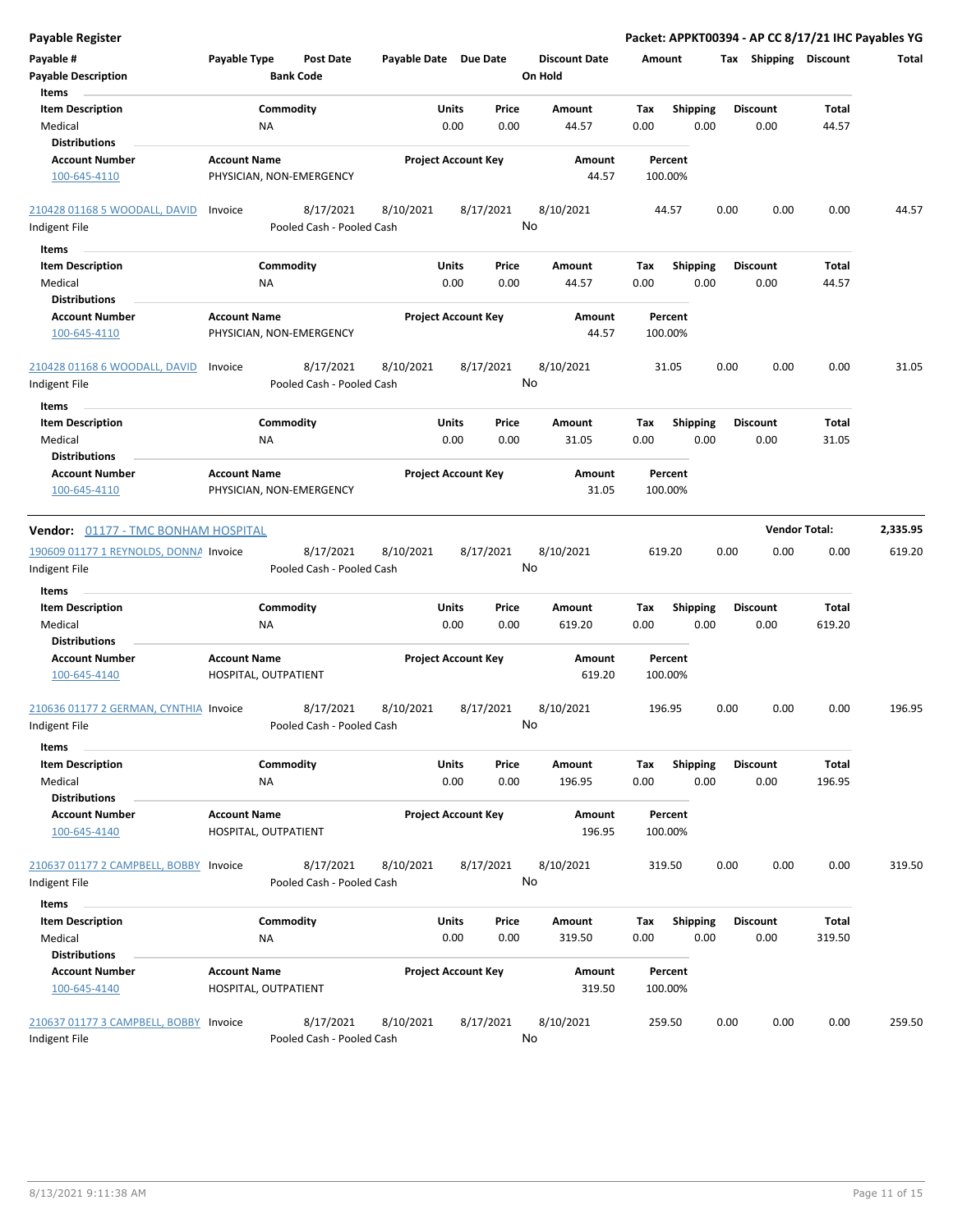| <b>Payable Register</b>                                             |                                                 |                                        | Packet: APPKT00394 - AP CC 8/17/21 IHC Payables YG |                                |                                 |             |                         |      |                         |                        |        |
|---------------------------------------------------------------------|-------------------------------------------------|----------------------------------------|----------------------------------------------------|--------------------------------|---------------------------------|-------------|-------------------------|------|-------------------------|------------------------|--------|
| Payable #<br><b>Payable Description</b>                             | Payable Type                                    | <b>Post Date</b><br><b>Bank Code</b>   | Payable Date Due Date                              |                                | <b>Discount Date</b><br>On Hold |             | Amount                  |      | Tax Shipping Discount   |                        | Total  |
| Items<br><b>Item Description</b><br>Medical<br><b>Distributions</b> | Commodity<br><b>NA</b>                          |                                        |                                                    | Units<br>Price<br>0.00<br>0.00 | Amount<br>259.50                | Tax<br>0.00 | <b>Shipping</b><br>0.00 |      | <b>Discount</b><br>0.00 | Total<br>259.50        |        |
| <b>Account Number</b><br>100-645-4140                               | <b>Account Name</b><br>HOSPITAL, OUTPATIENT     |                                        |                                                    | <b>Project Account Key</b>     | Amount<br>259.50                |             | Percent<br>100.00%      |      |                         |                        |        |
| SO40735 01177 2 TAYLOR, JOSHUA Invoice<br>Indigent File             |                                                 | 8/17/2021<br>Pooled Cash - Pooled Cash | 8/10/2021                                          | 8/17/2021                      | 8/10/2021<br>No                 |             | 435.30                  | 0.00 | 0.00                    | 0.00                   | 435.30 |
| Items                                                               |                                                 |                                        |                                                    |                                |                                 |             |                         |      |                         |                        |        |
| <b>Item Description</b><br>Medical<br><b>Distributions</b>          | Commodity<br><b>NA</b>                          |                                        |                                                    | Units<br>Price<br>0.00<br>0.00 | Amount<br>435.30                | Tax<br>0.00 | <b>Shipping</b><br>0.00 |      | <b>Discount</b><br>0.00 | Total<br>435.30        |        |
| <b>Account Number</b><br>100-565-4050                               | <b>Account Name</b><br>PRISONER MEDICAL         |                                        |                                                    | <b>Project Account Key</b>     | Amount<br>435.30                |             | Percent<br>100.00%      |      |                         |                        |        |
| SO41087 01177 1 BLEDSOE, TROY<br>Indigent File                      | Invoice                                         | 8/17/2021<br>Pooled Cash - Pooled Cash | 8/10/2021                                          | 8/17/2021                      | 8/10/2021<br>No                 |             | 505.50                  | 0.00 | 0.00                    | 0.00                   | 505.50 |
| Items<br><b>Item Description</b><br>Medical                         | Commodity<br><b>NA</b>                          |                                        |                                                    | Units<br>Price<br>0.00<br>0.00 | Amount<br>505.50                | Tax<br>0.00 | <b>Shipping</b><br>0.00 |      | <b>Discount</b><br>0.00 | Total<br>505.50        |        |
| <b>Distributions</b><br><b>Account Number</b><br>100-565-4050       | <b>Account Name</b><br>PRISONER MEDICAL         |                                        |                                                    | <b>Project Account Key</b>     | Amount<br>505.50                |             | Percent<br>100.00%      |      |                         |                        |        |
| <b>Vendor:</b> 01255 - Tribal Diagnostics LLC                       |                                                 |                                        |                                                    |                                |                                 |             |                         |      |                         | <b>Vendor Total:</b>   | 219.14 |
| 130819 01255 5 PLESS, HELEN ED<br>Indigent File                     | Invoice                                         | 8/17/2021<br>Pooled Cash - Pooled Cash | 8/10/2021                                          | 8/17/2021                      | 8/10/2021<br>No                 |             | 219.14                  | 0.00 | 0.00                    | 0.00                   | 219.14 |
| Items<br><b>Item Description</b><br>Medical                         | Commodity<br><b>NA</b>                          |                                        |                                                    | Units<br>Price<br>0.00<br>0.00 | Amount<br>166.94                | Tax<br>0.00 | <b>Shipping</b><br>0.00 |      | <b>Discount</b><br>0.00 | <b>Total</b><br>166.94 |        |
| <b>Distributions</b><br><b>Account Number</b><br>100-645-4110       | <b>Account Name</b><br>PHYSICIAN, NON-EMERGENCY |                                        |                                                    | <b>Project Account Key</b>     | Amount<br>166.94                |             | Percent<br>100.00%      |      |                         |                        |        |
| Items                                                               |                                                 |                                        |                                                    |                                |                                 |             |                         |      |                         |                        |        |
| <b>Item Description</b><br>Medical<br><b>Distributions</b>          | Commodity<br>ΝA                                 |                                        |                                                    | Units<br>Price<br>0.00<br>0.00 | Amount<br>52.20                 | Тах<br>0.00 | <b>Shipping</b><br>0.00 |      | <b>Discount</b><br>0.00 | Total<br>52.20         |        |
| <b>Account Number</b><br>100-645-4110                               | <b>Account Name</b><br>PHYSICIAN, NON-EMERGENCY |                                        |                                                    | <b>Project Account Key</b>     | Amount<br>52.20                 |             | Percent<br>100.00%      |      |                         |                        |        |
| <b>Vendor:</b> 01230 - Urbanczyk Ortho, PLLC                        |                                                 |                                        |                                                    |                                |                                 |             |                         |      |                         | <b>Vendor Total:</b>   | 847.89 |
| 191204 01230 2 SPURLOCK, STEPH Invoice<br>Indigent File             |                                                 | 8/17/2021<br>Pooled Cash - Pooled Cash | 8/10/2021                                          | 8/17/2021                      | 8/10/2021<br>No                 |             | 57.06                   | 0.00 | 0.00                    | 0.00                   | 57.06  |
| Items                                                               |                                                 |                                        |                                                    |                                |                                 |             |                         |      |                         |                        |        |
| <b>Item Description</b><br>Medical<br><b>Distributions</b>          | Commodity<br><b>NA</b>                          |                                        |                                                    | Units<br>Price<br>0.00<br>0.00 | Amount<br>33.27                 | Tax<br>0.00 | <b>Shipping</b><br>0.00 |      | <b>Discount</b><br>0.00 | Total<br>33.27         |        |
| <b>Account Number</b><br>100-645-4110                               | <b>Account Name</b><br>PHYSICIAN, NON-EMERGENCY |                                        |                                                    | <b>Project Account Key</b>     | Amount<br>33.27                 |             | Percent<br>100.00%      |      |                         |                        |        |
| Items                                                               |                                                 |                                        |                                                    |                                |                                 |             |                         |      |                         |                        |        |
| <b>Item Description</b><br>Medical<br><b>Distributions</b>          | Commodity<br><b>NA</b>                          |                                        |                                                    | Units<br>Price<br>0.00<br>0.00 | Amount<br>23.79                 | Tax<br>0.00 | <b>Shipping</b><br>0.00 |      | <b>Discount</b><br>0.00 | Total<br>23.79         |        |
| <b>Account Number</b><br>100-645-4110                               | <b>Account Name</b><br>PHYSICIAN, NON-EMERGENCY |                                        |                                                    | <b>Project Account Key</b>     | Amount<br>23.79                 |             | Percent<br>100.00%      |      |                         |                        |        |
| 210637 01230 1 CAMPBELL, BOBBY Invoice<br>Indigent File             |                                                 | 8/17/2021<br>Pooled Cash - Pooled Cash | 8/10/2021                                          | 8/17/2021                      | 8/10/2021<br>No                 |             | 715.84                  | 0.00 | 0.00                    | 0.00                   | 715.84 |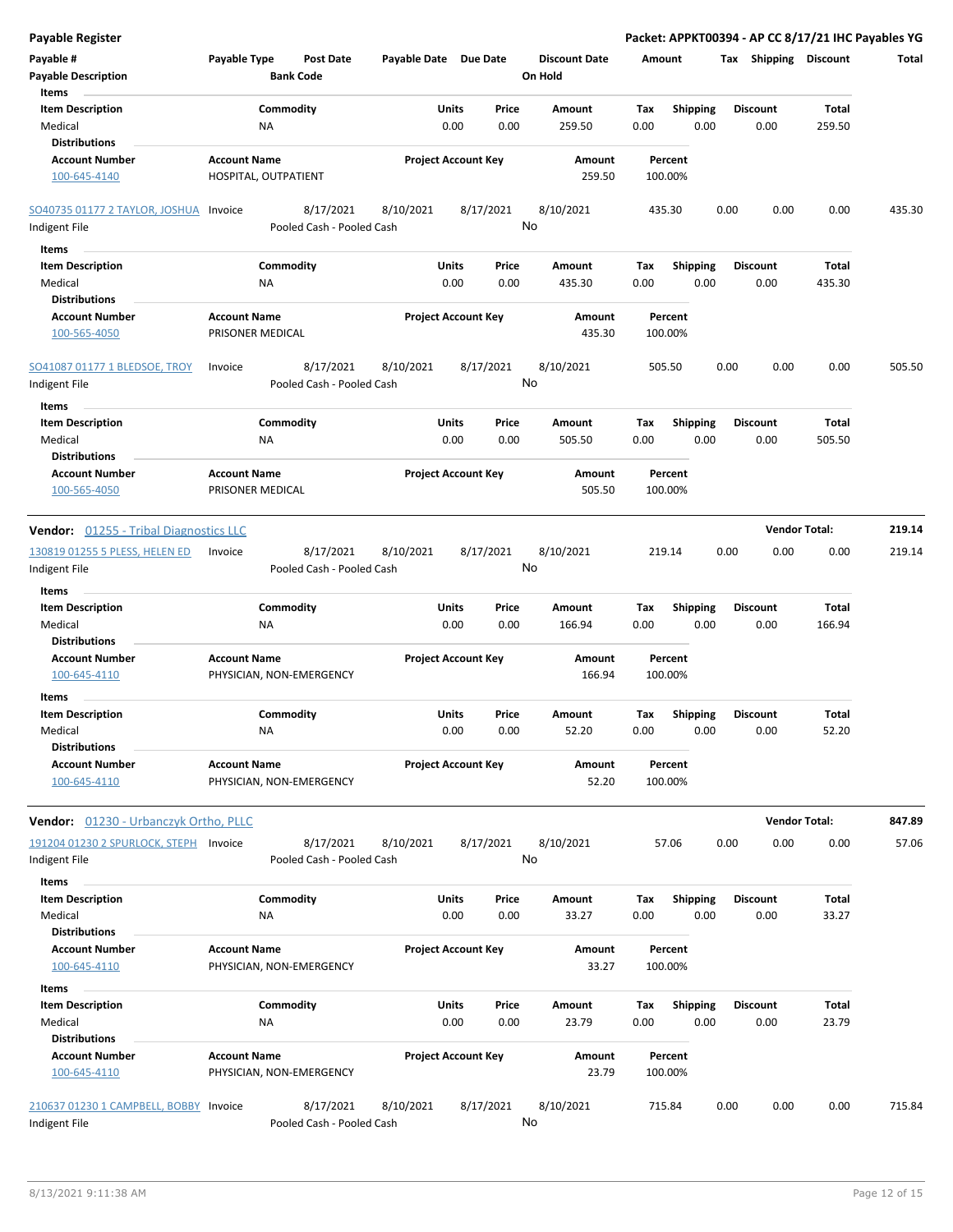| Payable Register                                              |                                                 |                                        |                            |                                                |                  |                                 |             |                         | Packet: APPKT00394 - AP CC 8/17/21 IHC Payables YG |                        |          |
|---------------------------------------------------------------|-------------------------------------------------|----------------------------------------|----------------------------|------------------------------------------------|------------------|---------------------------------|-------------|-------------------------|----------------------------------------------------|------------------------|----------|
| Payable #<br><b>Payable Description</b>                       | Payable Type                                    | <b>Post Date</b><br><b>Bank Code</b>   | Payable Date Due Date      |                                                |                  | <b>Discount Date</b><br>On Hold | Amount      |                         | Tax Shipping Discount                              |                        | Total    |
| Items<br><b>Item Description</b>                              |                                                 | Commodity                              |                            | <b>Units</b>                                   | Price            | Amount                          | Tax         | <b>Shipping</b>         | <b>Discount</b>                                    | <b>Total</b>           |          |
| Medical<br><b>Distributions</b>                               | <b>NA</b>                                       |                                        |                            | 0.00                                           | 0.00             | 715.84                          | 0.00        | 0.00                    | 0.00                                               | 715.84                 |          |
| <b>Account Number</b><br>100-645-4110                         | <b>Account Name</b><br>PHYSICIAN, NON-EMERGENCY |                                        | <b>Project Account Key</b> |                                                | Amount<br>715.84 | Percent<br>100.00%              |             |                         |                                                    |                        |          |
| 210637 01230 2 CAMPBELL, BOBBY Invoice                        |                                                 | 8/17/2021                              | 8/10/2021                  | 8/17/2021                                      |                  | 8/10/2021                       |             | 74.99                   | 0.00<br>0.00                                       | 0.00                   | 74.99    |
| Indigent File                                                 | Pooled Cash - Pooled Cash                       |                                        |                            |                                                | No               |                                 |             |                         |                                                    |                        |          |
| <b>Items</b>                                                  |                                                 |                                        |                            |                                                |                  |                                 |             |                         |                                                    |                        |          |
| <b>Item Description</b><br>Medical                            | <b>NA</b>                                       | Commodity                              |                            | <b>Units</b><br>0.00                           | Price<br>0.00    | Amount<br>54.41                 | Tax<br>0.00 | <b>Shipping</b><br>0.00 | <b>Discount</b><br>0.00                            | Total<br>54.41         |          |
| <b>Distributions</b><br><b>Account Number</b>                 | <b>Account Name</b>                             |                                        | <b>Project Account Key</b> |                                                | Amount           |                                 | Percent     |                         |                                                    |                        |          |
| 100-645-4110                                                  | PHYSICIAN, NON-EMERGENCY                        |                                        |                            |                                                | 54.41            | 100.00%                         |             |                         |                                                    |                        |          |
| <b>Items</b>                                                  |                                                 |                                        |                            |                                                |                  |                                 |             |                         |                                                    |                        |          |
| <b>Item Description</b>                                       |                                                 | Commodity                              |                            | Units                                          | Price            | Amount                          | Tax         | <b>Shipping</b>         | <b>Discount</b>                                    | Total                  |          |
| Medical                                                       | <b>NA</b>                                       |                                        |                            | 0.00                                           | 0.00             | 20.58                           | 0.00        | 0.00                    | 0.00                                               | 20.58                  |          |
| <b>Distributions</b><br><b>Account Number</b><br>100-645-4110 | <b>Account Name</b><br>PHYSICIAN, NON-EMERGENCY |                                        | <b>Project Account Key</b> |                                                | Amount<br>20.58  | Percent<br>100.00%              |             |                         |                                                    |                        |          |
| <b>Vendor:</b> 00633 - WILSON N JONES REGIONAL MED CENTER     |                                                 |                                        |                            |                                                |                  |                                 |             |                         |                                                    | <b>Vendor Total:</b>   | 2,302.92 |
| 130819 00633 1 PLESS, HELEN ED<br>Indigent File               | Invoice                                         | 8/17/2021<br>Pooled Cash - Pooled Cash | 8/10/2021                  | 8/17/2021                                      |                  | 8/10/2021<br>No                 |             | 191.36                  | 0.00<br>0.00                                       | 0.00                   | 191.36   |
| Items<br><b>Item Description</b><br>Medical                   | <b>NA</b>                                       | Commodity                              |                            | <b>Units</b><br>0.00                           | Price<br>0.00    | Amount<br>191.36                | Tax<br>0.00 | <b>Shipping</b><br>0.00 | <b>Discount</b><br>0.00                            | <b>Total</b><br>191.36 |          |
| <b>Distributions</b><br><b>Account Number</b><br>100-645-4140 | <b>Account Name</b><br>HOSPITAL, OUTPATIENT     |                                        |                            | <b>Project Account Key</b><br>Amount<br>191.36 |                  | Percent<br>100.00%              |             |                         |                                                    |                        |          |
| 130819 00633 2 PLESS, HELEN ED                                | Invoice                                         | 8/17/2021                              | 8/10/2021                  | 8/17/2021                                      |                  | 8/10/2021                       | 2,111.56    |                         | 0.00<br>0.00                                       | 0.00                   | 2,111.56 |
| Indigent File                                                 | Pooled Cash - Pooled Cash                       |                                        | No                         |                                                |                  |                                 |             |                         |                                                    |                        |          |
| Items                                                         |                                                 |                                        |                            |                                                |                  |                                 |             |                         |                                                    |                        |          |
| <b>Item Description</b><br>Medical<br><b>Distributions</b>    | <b>NA</b>                                       | Commodity                              |                            | Units<br>0.00                                  | Price<br>0.00    | Amount<br>2,111.56              | Tax<br>0.00 | <b>Shipping</b><br>0.00 | <b>Discount</b><br>0.00                            | Total<br>2,111.56      |          |
| <b>Account Number</b><br>100-645-4140                         | <b>Account Name</b><br>HOSPITAL, OUTPATIENT     |                                        |                            | <b>Project Account Key</b>                     |                  | Amount<br>2,111.56              |             | Percent<br>100.00%      |                                                    |                        |          |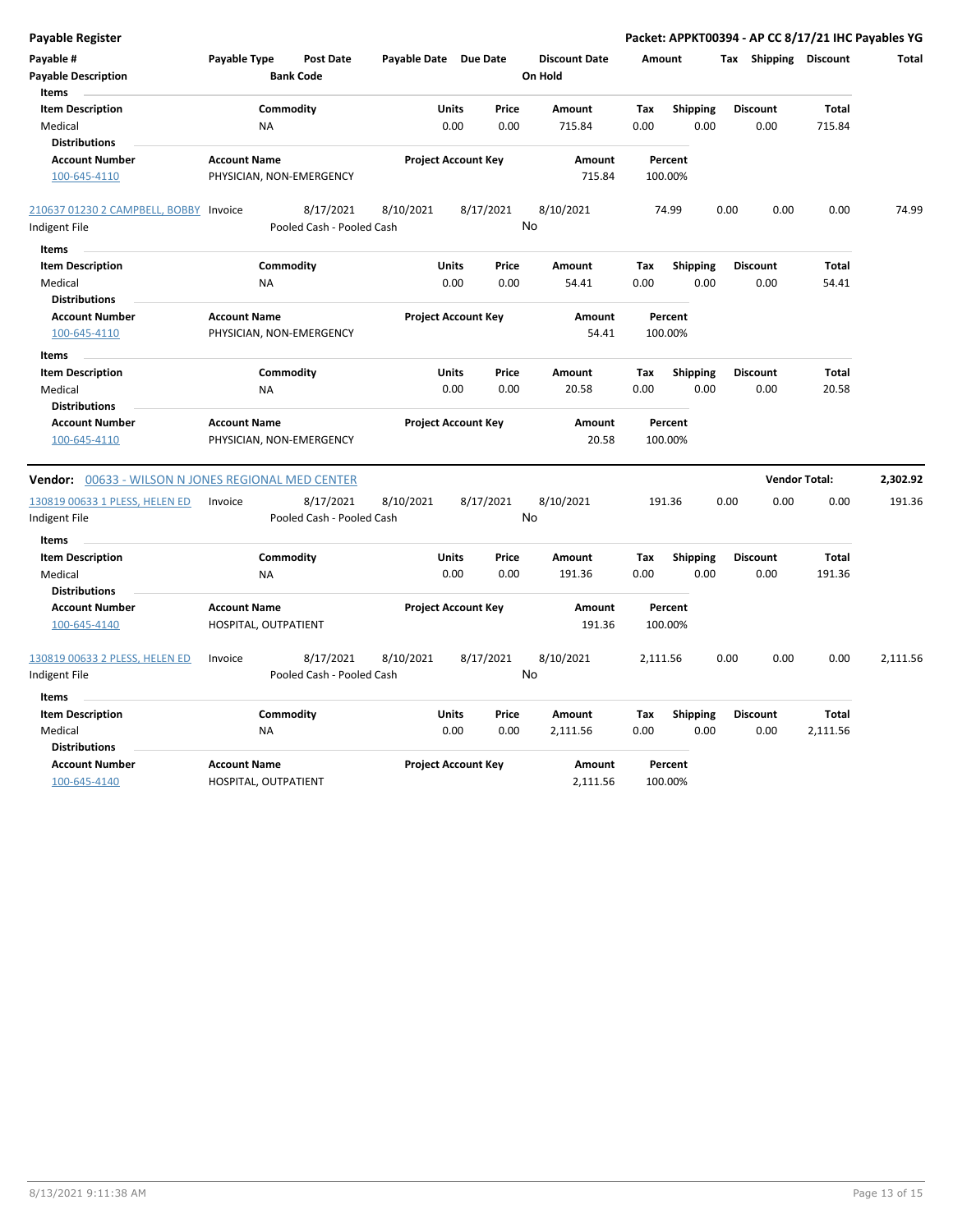## Payable Summary

| <b>Type</b> | Count               | Gross     | Tax  | Shipping | <b>Discount</b> | Total     | <b>Manual Payment</b> | <b>Balance</b> |
|-------------|---------------------|-----------|------|----------|-----------------|-----------|-----------------------|----------------|
| Credit Memo |                     | $-104.26$ | 0.00 | 0.00     | 0.00            | $-104.26$ | 0.00                  | $-104.26$      |
| Invoice     | 56                  | 19.930.44 | 0.00 | 0.00     | 0.00            | 19.930.44 | 0.00                  | 19,930.44      |
|             | <b>Grand Total:</b> | 19,826.18 | 0.00 | 0.00     | 0.00            | 19,826.18 | 0.00                  | 19,826.18      |